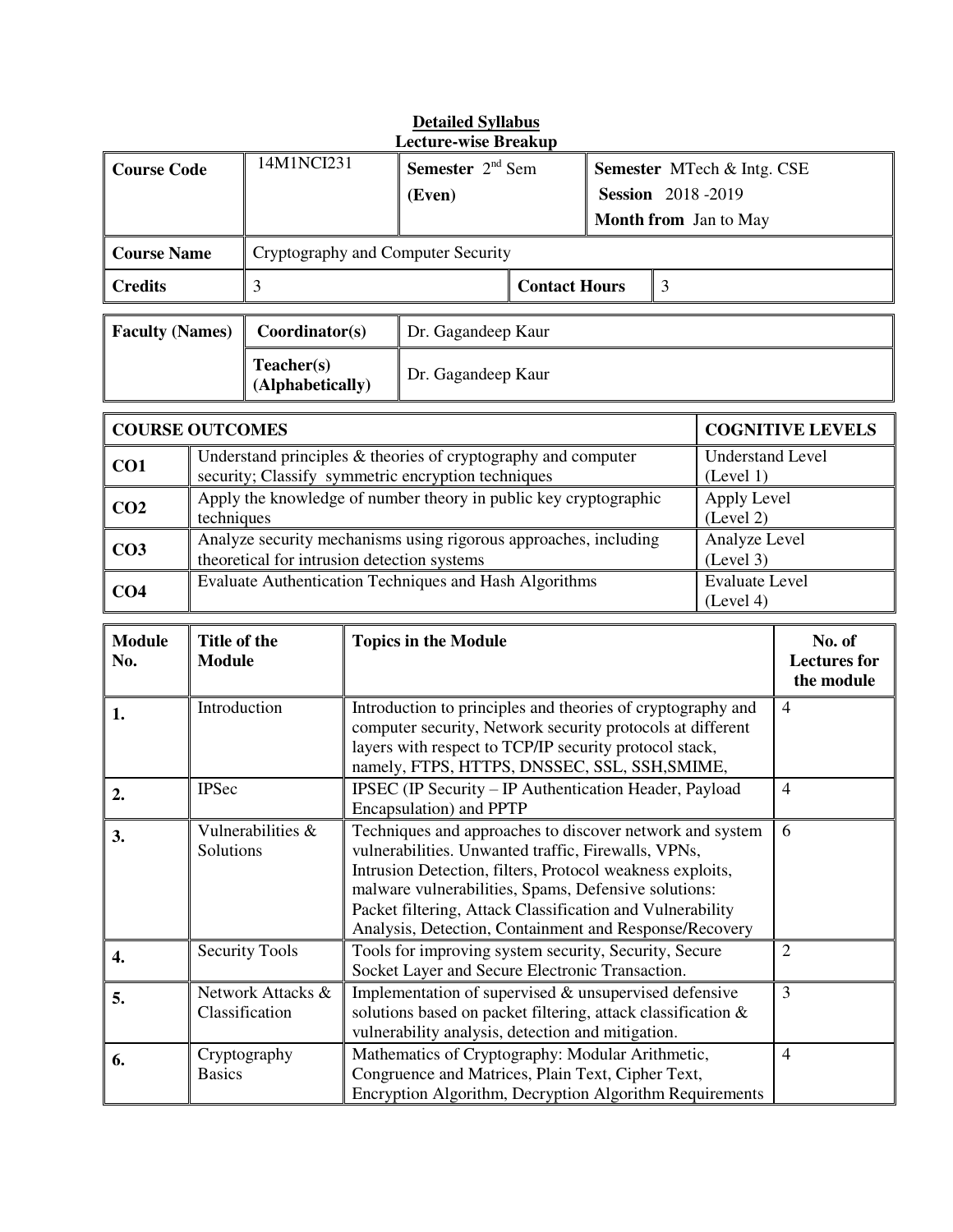|                            |                                 | for Cryptography, Cryptanalysis and attacks                                                                                                                                |                |  |  |
|----------------------------|---------------------------------|----------------------------------------------------------------------------------------------------------------------------------------------------------------------------|----------------|--|--|
| 7.                         | <b>Symmetric Ciphers</b>        | Mathematics of Symmetric-Key Cryptography: Algebraic                                                                                                                       | 8              |  |  |
|                            |                                 | Structures, Conventional Symmetric Encryption Algorithms<br>Symmetric vs Asymmetric Block and Stream ciphers, DES:                                                         |                |  |  |
|                            |                                 | DES Structure & DES Security, Double and Triple DES                                                                                                                        |                |  |  |
| 8.                         | Asymmetric<br>Ciphers           | Cryptographic Modes Public Key Cryptography Principles<br>& Applications Algorithms RSA, Diffe-Hellman Key<br>Exchange, DSS Elliptic-curve, Stream Cipher: RC4 and<br>RC5. | 8              |  |  |
| 9.                         | Data Integrity                  | One way Hash Functions Message Digest MD5, SHA1<br>Digital Signatures Public Key Infrastructure (PKI) Digital<br><b>Certificates Certificate Authorities</b>               | $\overline{4}$ |  |  |
|                            |                                 | <b>Total number of Lectures</b>                                                                                                                                            | 42             |  |  |
| <b>Evaluation Criteria</b> |                                 |                                                                                                                                                                            |                |  |  |
| <b>Components</b>          |                                 | <b>Maximum Marks</b>                                                                                                                                                       |                |  |  |
| T1                         |                                 | 20                                                                                                                                                                         |                |  |  |
| T2                         |                                 | 20                                                                                                                                                                         |                |  |  |
|                            | <b>End Semester Examination</b> | 35                                                                                                                                                                         |                |  |  |
| TA                         |                                 | 25 (Assignments + Attendance)                                                                                                                                              |                |  |  |
| <b>Total</b>               |                                 | <b>100</b>                                                                                                                                                                 |                |  |  |

|                  | <b>Recommended Reading material:</b> Author(s), Title, Edition, Publisher, Year of Publication etc. (Text books,<br>Reference Books, Journals, Reports, Websites etc. in the IEEE format) |  |  |  |  |  |
|------------------|-------------------------------------------------------------------------------------------------------------------------------------------------------------------------------------------|--|--|--|--|--|
| 1.               | Cryptography & Network Security, Forouzan, Tata McGraw Hill                                                                                                                               |  |  |  |  |  |
| 2.               | Botnets: The Killer Web App, Craig A. Schiller, Jim Binkley, David Harley, Gadi Evron<br>Tony Bradley, Carsten Willems, Michael Cross, Syngress                                           |  |  |  |  |  |
| 3.               | Cryptography and Network Security Principles and Practice, Sixth Edition, William Stallings, Pearson                                                                                      |  |  |  |  |  |
| $\overline{4}$ . | Understanding Cryptography, Christof Paar, Jen Pelzl, Springer                                                                                                                            |  |  |  |  |  |
| 5.               | <b>USENIX Security Symposium</b>                                                                                                                                                          |  |  |  |  |  |
| 6.               | ACM Transactions on Information and system security                                                                                                                                       |  |  |  |  |  |
| 7.               | <b>IEEE Press Computer Security and Privacy</b>                                                                                                                                           |  |  |  |  |  |
| 8.               | Cryptography & Network Security, Forouzan, Tata McGraw Hill                                                                                                                               |  |  |  |  |  |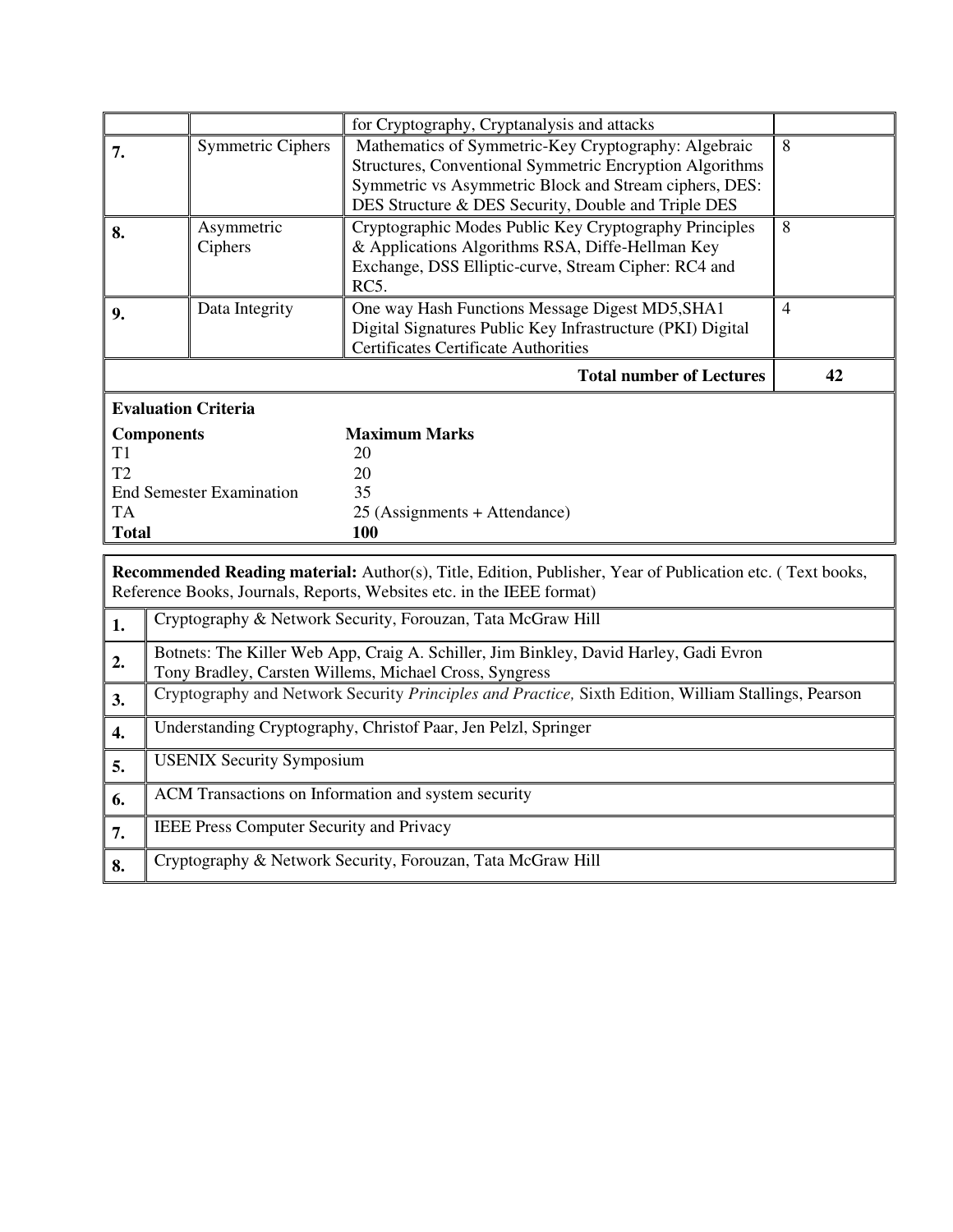#### **Detailed Syllabus Lecture-wise Breakup**

| <b>Course Code</b>     | 17M11CS121                     | Semester ODD<br>(specify Odd/Even)                 |                      | <b>Semester IInd DD VIII Session 2018 -</b><br>2019<br><b>Month from</b> January 2019 – June 2019 |   |  |
|------------------------|--------------------------------|----------------------------------------------------|----------------------|---------------------------------------------------------------------------------------------------|---|--|
| <b>Course Name</b>     |                                | <b>Cloud and Web Services Software Engineering</b> |                      |                                                                                                   |   |  |
| <b>Credits</b>         | $3-0-0$                        |                                                    | <b>Contact Hours</b> |                                                                                                   | . |  |
| <b>Faculty (Names)</b> | Coordinator(s)                 | Dr. Sandeep Kumar Singh                            |                      |                                                                                                   |   |  |
|                        | Teacher(s)<br>(Alphabetically) | $\cdots$                                           |                      |                                                                                                   |   |  |
|                        |                                |                                                    |                      |                                                                                                   |   |  |

|                 | <b>COURSE OUTCOMES</b><br><b>COGNITIVE LEVELS</b>                                                                                                        |                            |  |  |  |  |
|-----------------|----------------------------------------------------------------------------------------------------------------------------------------------------------|----------------------------|--|--|--|--|
| CO <sub>1</sub> | Demonstrate role of Software engineering in combining cloud and web<br>services computing paradigms for application development.                         | Understand Level (Level 2) |  |  |  |  |
| CO <sub>2</sub> | Analyze the requirements for developing web services and migrating<br>applications to Cloud Services.                                                    | Analyzing Level (Level 4)  |  |  |  |  |
| CO <sub>3</sub> | Categorize various cloud services into compute, storage, database,<br>application, analytics, network, and deployment.                                   | Analyzing Level (Level 4)  |  |  |  |  |
| CO <sub>4</sub> | Make use of cloud and service engineering process to design,<br>implement, and test, deploy and execute reusable restful and soap<br>based web services. | Apply Level (Level 3)      |  |  |  |  |
| CO <sub>5</sub> | Utilize<br>services<br>the<br>real world<br>web<br>of<br>some<br>GOOGLE, AMAZON, EBAY, PAYPAL, FEDEX ETC.                                                | Apply Level (Level 3)      |  |  |  |  |
| CO <sub>6</sub> | different design patterns, Reference Architectures,<br>Appraise<br>performance metrics, testing tools and design patterns for Cloud.                     | Evaluate Level (Level 5)   |  |  |  |  |

| <b>Module</b><br>No. | Title of the<br><b>Module</b>                               | <b>Topics in the Module</b>                                                                                                                                                                                                                                   | No. of<br><b>Lectures</b> for<br>the module |
|----------------------|-------------------------------------------------------------|---------------------------------------------------------------------------------------------------------------------------------------------------------------------------------------------------------------------------------------------------------------|---------------------------------------------|
| 1.                   | Distributed Software<br>Engineering                         | Distributed Systems, Client and Server Computing, Architectural<br>Patterns for distributed systems, Software as Service, Software<br>Development Life Cycle for Cloud Platform, Software<br>Design Strategies for Cloud Adoption                             | 4                                           |
| 2.                   | Service-oriented<br>software engineering                    | Service-Oriented Computing, Service-Oriented Architecture<br>(SOA), Restful Services, Service Engineering and Service<br>Composition.                                                                                                                         | 6                                           |
| 3.                   | Introduction to XML<br>and<br><b>Wed Services</b>           | XML Technology Family, Structuring with XML-DTD, Schema,<br>XML Processing, DOM, SAX, XML in Practice.                                                                                                                                                        | 4                                           |
| 4.                   | Designing<br>and<br>Implementing<br>Wed<br><b>Services</b>  | Web Services and Web Service Technologies-SOAP, WSDL,                                                                                                                                                                                                         | 6                                           |
| 5.                   | Introduction to Cloud<br><b>Services</b>                    | Cloud Services, Cloud Deployment Models, Cloud Technologies<br>and Open Source Software, Challenges - Scaling Computation,<br>Scaling Storage, Multi-Tenancy, Availability, Limitations and<br>Challenges in Cloud-Based Applications Development             | 6                                           |
| 6.                   | Requirements<br>Engineering for<br>Web<br>Amazon<br>service | Compute, Storage, Database, Application, Content Delivery,<br>Analytics, Deployment and Management, Identity and Access<br>Management, Salesforce.com, Microsoft Office 365, Box, Google<br>Apps, Amazon Web Services, Concur, Zendesk, Dropbox, Slack<br>etc | $\mathfrak{D}$                              |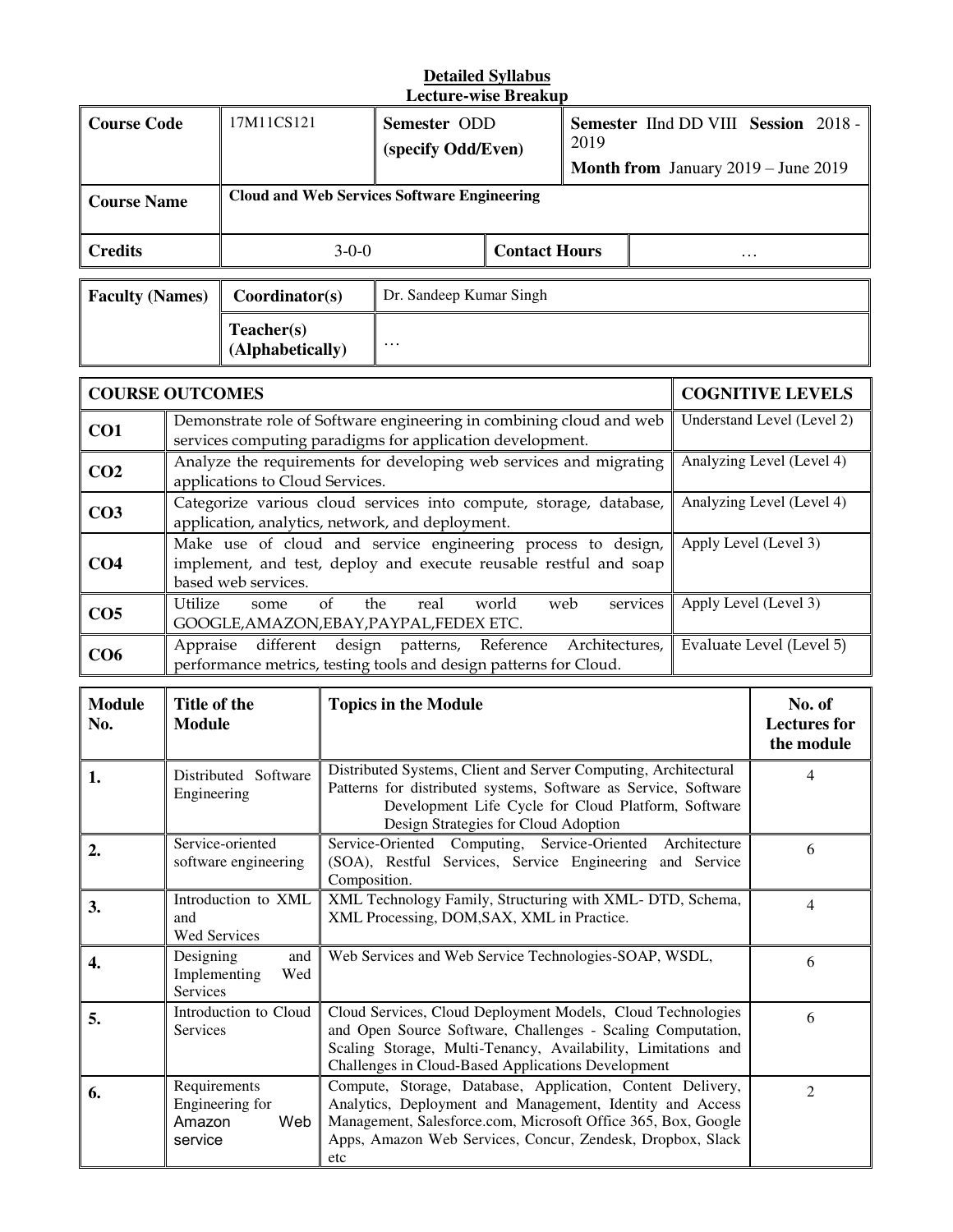| 7.                                                                     | Cloud<br>Services<br>from Amazon                                                                                                                                                                                                                          | IAM services-users, groups, policy and roles, Elastic Compute<br>Cloud, Databases on Amazon, Storage on Amazon services,                                                           | 6  |  |  |
|------------------------------------------------------------------------|-----------------------------------------------------------------------------------------------------------------------------------------------------------------------------------------------------------------------------------------------------------|------------------------------------------------------------------------------------------------------------------------------------------------------------------------------------|----|--|--|
| 8.                                                                     | Address SE in Web<br>services                                                                                                                                                                                                                             | Web Services Design Pattern, Metrics to Measure Web Service<br>Performance.                                                                                                        | 3  |  |  |
| 9.                                                                     | Address SE in Cloud<br>services                                                                                                                                                                                                                           | Cloud Services Design Pattern, Metrics to Measure Cloud Service<br>Availability, elasticity, Scalability, Load balancing, Auto scaling.<br>Performance.                            | 6  |  |  |
|                                                                        |                                                                                                                                                                                                                                                           | <b>Total number of Lectures</b>                                                                                                                                                    | 43 |  |  |
| <b>Evaluation Criteria</b>                                             |                                                                                                                                                                                                                                                           |                                                                                                                                                                                    |    |  |  |
| <b>Components</b><br>T1<br>T <sub>2</sub><br><b>TA</b><br><b>Total</b> | <b>End Semester Examination</b>                                                                                                                                                                                                                           | <b>Maximum Marks</b><br>20<br>20<br>35<br>25 (To be mapped from Assignment 1,2 and 3)<br>100                                                                                       |    |  |  |
|                                                                        |                                                                                                                                                                                                                                                           | Recommended Reading material: Author(s), Title, Edition, Publisher, Year of Publication etc. (Text books,<br>Reference Books, Journals, Reports, Websites etc. in the IEEE format) |    |  |  |
| 1.                                                                     | Software Engineering Frameworks for the Cloud Computing Paradigm Zaigham Mahmood and Saqib Saeed                                                                                                                                                          |                                                                                                                                                                                    |    |  |  |
| 2.                                                                     |                                                                                                                                                                                                                                                           | Cloud Computing and Software Services Theory and Techniques Syed A hson and Dr. Mohammad Ilyas                                                                                     |    |  |  |
| 3.                                                                     | 0.9.0 Armando Fox and David Patterson                                                                                                                                                                                                                     | Engineering Long-Lasting Software: An Agile Approach Using SaaS and Cloud Computing Beta Edition                                                                                   |    |  |  |
| $\overline{4}$ .                                                       |                                                                                                                                                                                                                                                           | Cloud Computing: A Hands-On Approach Book by Arshdeep Bahga and Vijay K. Madisetti                                                                                                 |    |  |  |
| 5.                                                                     |                                                                                                                                                                                                                                                           | Cloud Computing Design Patterns Book by Amin Naserpour, Robert Cope, and Thomas Erl                                                                                                |    |  |  |
| 6.                                                                     |                                                                                                                                                                                                                                                           | XML, Web Services, and the Data Revolution Book by Frank P. Coyle                                                                                                                  |    |  |  |
| 7.                                                                     |                                                                                                                                                                                                                                                           | Software Engineering Book by Ian Sommerville                                                                                                                                       |    |  |  |
| 8.                                                                     | Engineering Software As a Service: An Agile Approach Using Cloud Computing Textbook by Armando Fox<br>and David Patterson                                                                                                                                 |                                                                                                                                                                                    |    |  |  |
| 9.                                                                     | Design Patterns: Elements of Reusable Object-Oriented Software with Applying UML and Patterns: An<br>Introduction to Object-Oriented Analysis and Design and the Unified Process by Erich Gamma, Richard<br>Helm, Ralph Johnson, and John Vlissides, 2003 |                                                                                                                                                                                    |    |  |  |
| 10.                                                                    |                                                                                                                                                                                                                                                           | Cloud-Based Software Engineering PROCEEDINGS OF THE SEMINAR NO. 58312107                                                                                                           |    |  |  |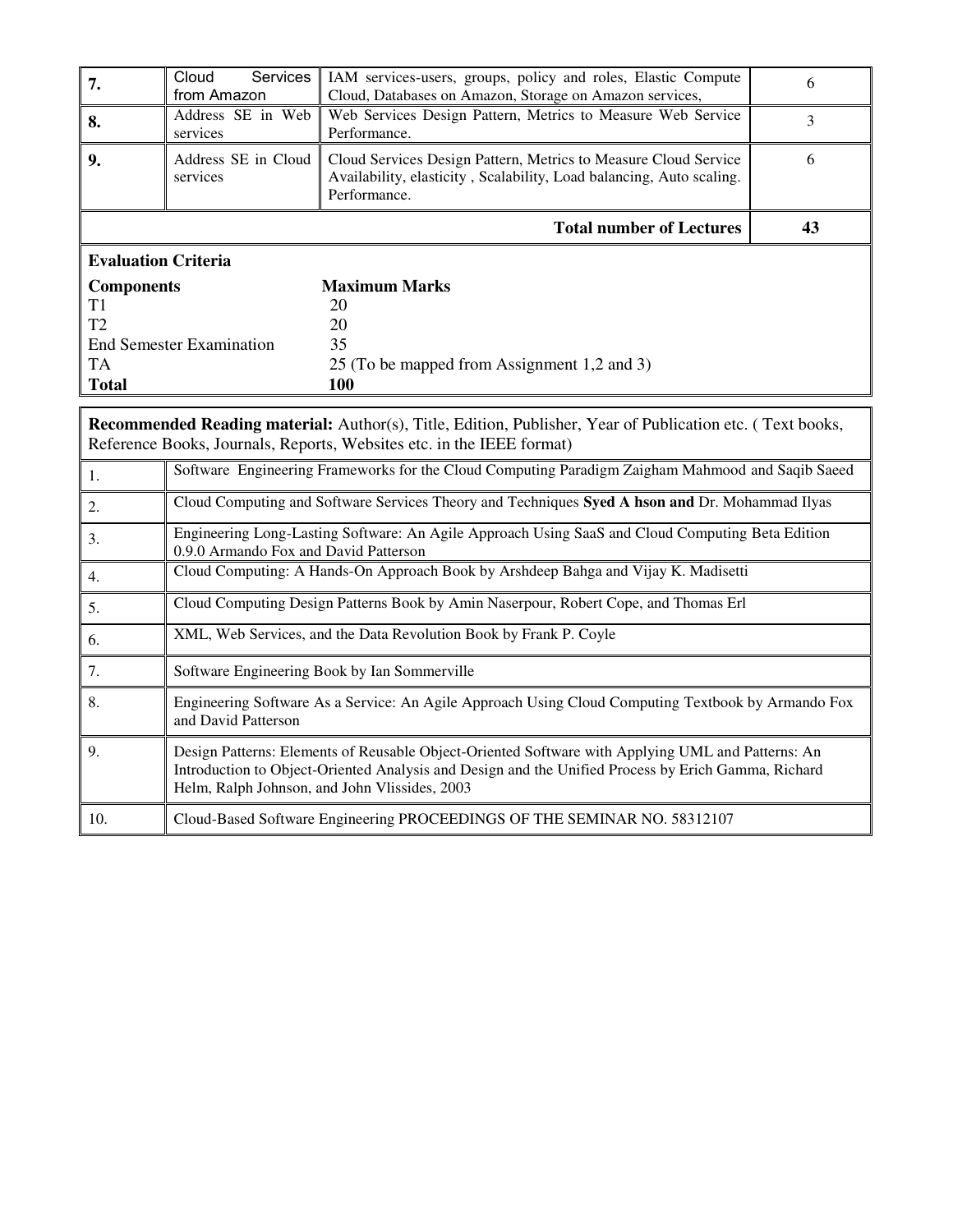## **Detailed Syllabus Lecture-wise Breakup**

| <b>Subject Code</b> | 17M11CS122                     |  | <b>Semester:</b> Even<br>(specify Odd/Even) | Semester Even Session 2018-2019<br>Month from Jan'19 to June'19 |  |
|---------------------|--------------------------------|--|---------------------------------------------|-----------------------------------------------------------------|--|
| <b>Subject Name</b> |                                |  | Performance Evaluation of Computing Systems |                                                                 |  |
| Credits             | $3-0-0$                        |  | <b>Contact Hours</b>                        |                                                                 |  |
| Faculty             | Coordinator(s)                 |  | Dr. Kavita Pandey                           |                                                                 |  |
| (Names)             | Teacher(s)<br>(Alphabetically) |  | Dr. Kavita Pandey                           |                                                                 |  |

|                 | <b>COURSE OUTCOMES</b>                                                                                                     | <b>COGNITIVE LEVELS</b> |
|-----------------|----------------------------------------------------------------------------------------------------------------------------|-------------------------|
| CO <sub>1</sub> | Demonstrate the ability to describe the correct tools and techniques<br>for computer system performance evaluation         | Understand (level 2)    |
| CO <sub>2</sub> | Identify the probability distribution in a given stream of data that<br>corresponds to a source of randomness in a system. | Apply (level 3)         |
| CO <sub>3</sub> | Design the appropriate model of a discrete, dynamic, stochastic system<br>using the theory of random processes.            | Apply (level 3)         |
| CO <sub>4</sub> | Inspect the mathematical modeling techniques, Markov chains,<br>queuing theory for analyzing the system.                   | Analyze (level 4)       |
| CO <sub>5</sub> | Select the appropriate experiments and perform a simulation study of<br>the given system.                                  | Evaluate (level 5)      |

| Module No. | <b>Title of the Module</b>                        | Topics in the module                                                                                                                                                                                                                                                                                                                                                                    | No. of Lectures for<br>the module |
|------------|---------------------------------------------------|-----------------------------------------------------------------------------------------------------------------------------------------------------------------------------------------------------------------------------------------------------------------------------------------------------------------------------------------------------------------------------------------|-----------------------------------|
| 1.         | Overview of Performance<br>Evaluation             | Need for Performance Evaluation,<br>Systematic approach to Performance<br>Evaluation, Selection of evaluation<br>techniques and performance metrics                                                                                                                                                                                                                                     | 5                                 |
| 2.         | Random Variables and<br>Probability distributions | Discrete and continuous random variable,<br>Expectation and variance, Bernoulli random<br>variable, Binomial distribution, Poisson<br>distribution, Geometric distribution, Normal<br>and Exponential distribution, Normal<br>approximation and Poisson approximation<br>to binomial distribution, hazard rate<br>function, Comparing systems using sample<br>data, Confidence interval | 10                                |
| 3.         | <b>Markov Process</b>                             | Introduction and classification of stochastic<br>processes, Discrete time and Continuous<br>time markov chains, Birth and death<br>processes, Transition probabilities, Steady<br>state solution, Performance measure in<br>terms of time spent and expected reward                                                                                                                     | 6                                 |
| 4.         | Queuing models                                    | Basics of Queuing theory, Kendall notation,<br>Little's Law, Analysis of a single queue                                                                                                                                                                                                                                                                                                 | 8                                 |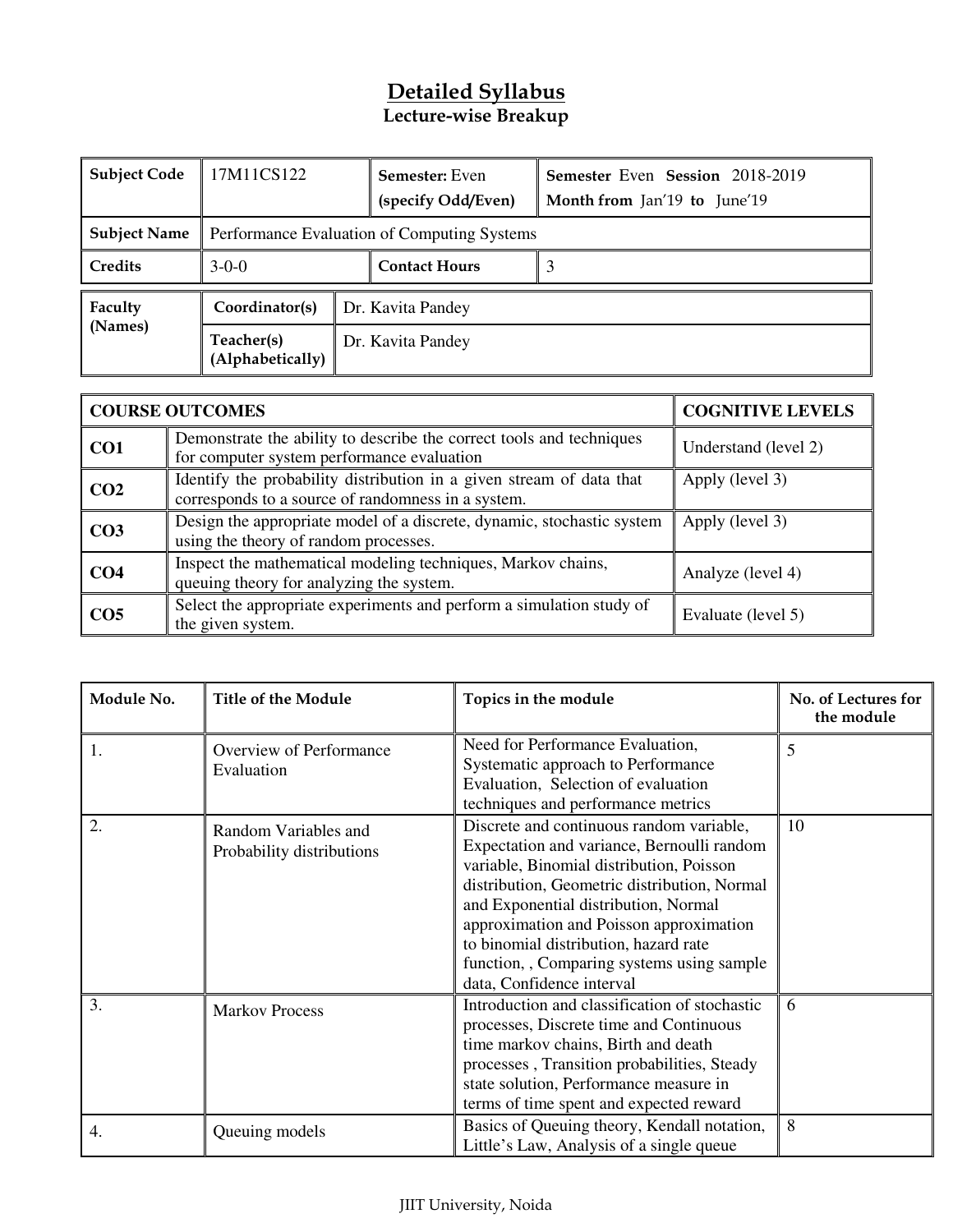|                                                                                                                                                                                                     |                                                                                                                                             |                                                             | with one server and multiple servers,<br>Analysis of finite buffers queuing systems                                                                                                                      |                |  |  |
|-----------------------------------------------------------------------------------------------------------------------------------------------------------------------------------------------------|---------------------------------------------------------------------------------------------------------------------------------------------|-------------------------------------------------------------|----------------------------------------------------------------------------------------------------------------------------------------------------------------------------------------------------------|----------------|--|--|
| 5.                                                                                                                                                                                                  |                                                                                                                                             | Simulation modeling                                         | Intoduction to simulation, Types of<br>simulation, Random number generation, a<br>survey of random number generators, seed<br>selection, testing random number generators<br>, random variate generation | 6              |  |  |
| 6.                                                                                                                                                                                                  |                                                                                                                                             | Measurement techniques and<br>tools                         | The art of data presentation, Ratio Games                                                                                                                                                                | $\overline{2}$ |  |  |
| 7.                                                                                                                                                                                                  |                                                                                                                                             | Experimental design and analysis                            | Types of Experimental designs, $22$ factorial<br>designs, General $2^{K}$ factorial designs, $2^{K-p}$<br>fractional factorial designs                                                                   | 5              |  |  |
|                                                                                                                                                                                                     |                                                                                                                                             |                                                             | <b>Total number of Lectures</b>                                                                                                                                                                          | 42             |  |  |
| <b>Evaluation Criteria</b><br><b>Components</b><br><b>Maximum Marks</b><br>T1<br>20<br>T <sub>2</sub><br>20<br><b>End Semester Examination</b><br>35<br><b>TA</b><br>$25$ ()<br><b>Total</b><br>100 |                                                                                                                                             |                                                             |                                                                                                                                                                                                          |                |  |  |
|                                                                                                                                                                                                     |                                                                                                                                             | Books, Journals, Reports, Websites etc. in the IEEE format) | Recommended Reading material: Author(s), Title, Edition, Publisher, Year of Publication etc. (Text books, Reference                                                                                      |                |  |  |
| 1.                                                                                                                                                                                                  |                                                                                                                                             | Measurement, Simulation, and Modeling", Wiley, 1991.        | Raj Jain, "The Art of Computer Systems Performance Analysis: Techniques for Experimental Design,                                                                                                         |                |  |  |
| 2.                                                                                                                                                                                                  |                                                                                                                                             | Wiley and Sons, 2001.                                       | K.S. Trivedi, "Probability and Statistics with Reliability, Queueing and Computer Science Applications", John                                                                                            |                |  |  |
| 3.                                                                                                                                                                                                  |                                                                                                                                             |                                                             | Ross, Sheldon M. "A First Course in Probability". Upper Saddle River, N.J.: Pearson Prentice Hall, 2006                                                                                                  |                |  |  |
| 4.                                                                                                                                                                                                  | Obaidat, Boudriga, "Fundamentals of Performance Evaluation of Computer and Telecommunication Systems",<br>2010, Wiley, ISBN 978-0-471-26983 |                                                             |                                                                                                                                                                                                          |                |  |  |
| 5.                                                                                                                                                                                                  |                                                                                                                                             |                                                             | Ross, Sheldon M. "Introduction to Probability Models". Amsterdam: Academic Press, 2010.                                                                                                                  |                |  |  |
| 6.                                                                                                                                                                                                  | 5                                                                                                                                           |                                                             | Fortier, Michel, "Computer Systems Performance Evaluation and Prediction", 2003, Elsevier, ISBN 1-55558-260-                                                                                             |                |  |  |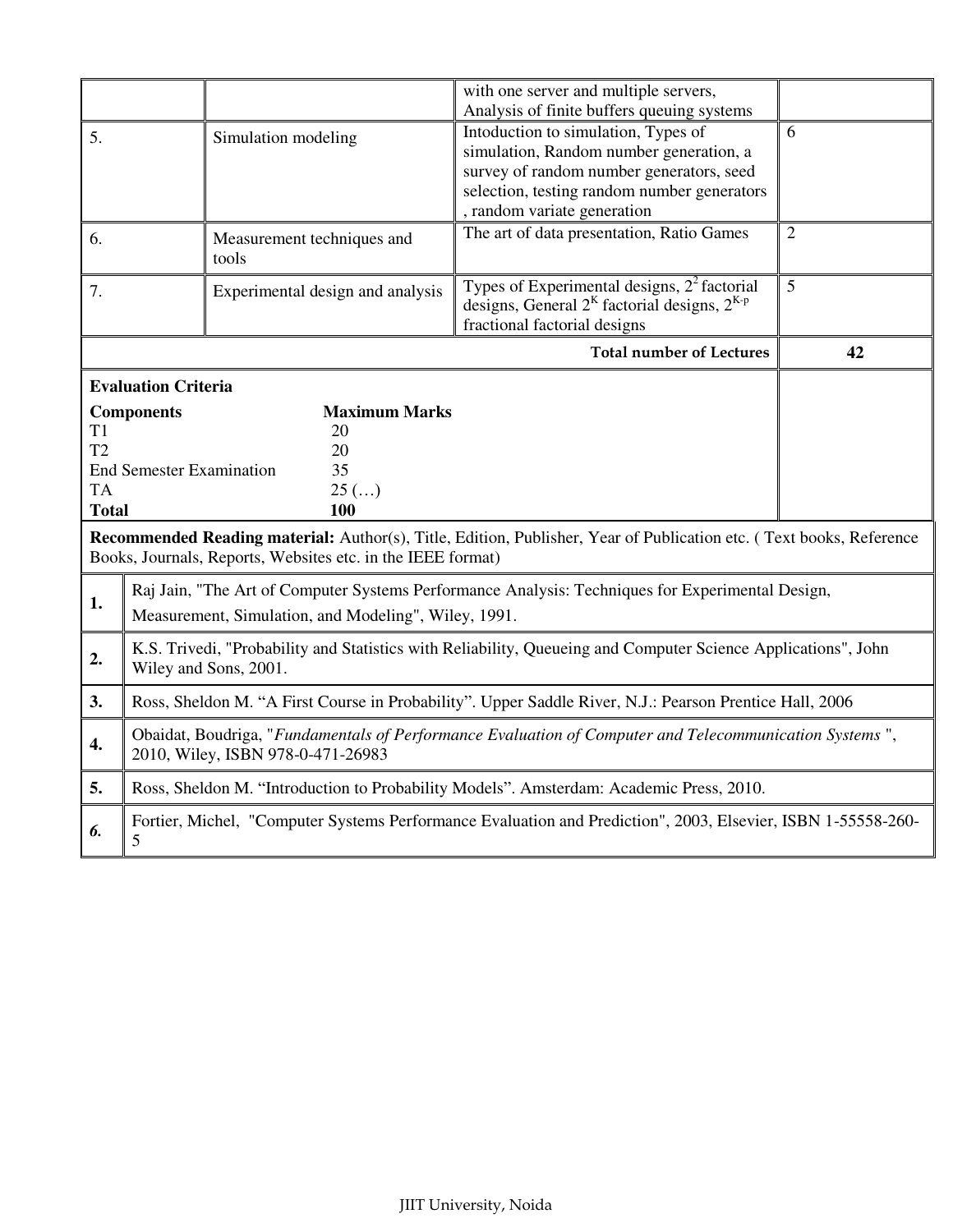#### **Detailed Syllabus Lab-wise Breakup**

|                        |                                                                                                                                                  |                                                                                                                                                                   |                     | Lab-wise breakup                                                                                                              |                            |                                    |          |                                |                 |
|------------------------|--------------------------------------------------------------------------------------------------------------------------------------------------|-------------------------------------------------------------------------------------------------------------------------------------------------------------------|---------------------|-------------------------------------------------------------------------------------------------------------------------------|----------------------------|------------------------------------|----------|--------------------------------|-----------------|
| <b>Course Code</b>     |                                                                                                                                                  | 17M15CS121                                                                                                                                                        | <b>Semester ODD</b> |                                                                                                                               |                            |                                    |          | Semester II Session 2018-2019  |                 |
|                        |                                                                                                                                                  |                                                                                                                                                                   | (specify Odd/Even)  |                                                                                                                               |                            | Month from January 2019- June 2019 |          |                                |                 |
| <b>Course Name</b>     |                                                                                                                                                  | Cloud and Web Services Lab                                                                                                                                        |                     |                                                                                                                               |                            |                                    |          |                                |                 |
| <b>Credits</b>         |                                                                                                                                                  |                                                                                                                                                                   | $0 - 0 - 2$         |                                                                                                                               | <b>Contact Hours</b>       |                                    |          | $\overline{2}$                 |                 |
| <b>Faculty (Names)</b> |                                                                                                                                                  | Coordinator(s)                                                                                                                                                    |                     | Dr.Sandeep Kumar Singh                                                                                                        |                            |                                    |          |                                |                 |
|                        |                                                                                                                                                  | Teacher(s)<br>(Alphabetically)                                                                                                                                    |                     |                                                                                                                               |                            |                                    |          |                                |                 |
| <b>COURSE OUTCOMES</b> |                                                                                                                                                  |                                                                                                                                                                   |                     |                                                                                                                               |                            |                                    |          | <b>COGNITIVE LEVELS</b>        |                 |
| CO1                    | structures.                                                                                                                                      |                                                                                                                                                                   |                     | Recall and show use of core JAVA concepts like classes, files,<br>packages, modules, inheritance, exception handling and data |                            |                                    |          | Remembering Level<br>(Level 1) |                 |
| CO <sub>2</sub>        | Demonstrate creation, validation and parsing of well-formed<br><b>Understanding Level</b><br>XML documents using DTD and XML Schema<br>(Level 2) |                                                                                                                                                                   |                     |                                                                                                                               |                            |                                    |          |                                |                 |
| CO <sub>3</sub>        |                                                                                                                                                  |                                                                                                                                                                   |                     | Experiment with Restful and Soap based web services.                                                                          |                            |                                    |          | Apply Level (Level 3)          |                 |
| CO <sub>4</sub>        |                                                                                                                                                  |                                                                                                                                                                   |                     | Make use of Amazon Web Services (AWS) from free tier.                                                                         |                            |                                    |          | Apply Level (Level 3)          |                 |
| CO <sub>5</sub>        | Utilize                                                                                                                                          | $\sigma$<br>some                                                                                                                                                  |                     | the<br>real<br>GOOGLE, AMAZON, EBAY, PAYPAL, FEDEX ETC                                                                        | world<br>web               |                                    | services | Apply Level (Level 3)          |                 |
| CO6                    |                                                                                                                                                  |                                                                                                                                                                   |                     | Construct simple application using both cloud and web services.                                                               |                            |                                    |          | Create Level (Level 6)         |                 |
| <b>Module</b><br>No.   |                                                                                                                                                  | <b>Title of the Module</b>                                                                                                                                        |                     |                                                                                                                               | <b>List of Experiments</b> |                                    |          |                                | CO              |
| 1.                     |                                                                                                                                                  | Java Programming<br>Write programs in JAVA based on the concepts of classes,<br>files, packages, modules, inheritance, exception handling and<br>data structures. |                     |                                                                                                                               |                            |                                    | CO1      |                                |                 |
| 2.                     |                                                                                                                                                  | XML, DTD<br>and  <br>XML Schema                                                                                                                                   |                     | Given a problem description of the scenario- design and<br>validate DTD and XML Schema as well as XML documents               |                            |                                    |          |                                | CO <sub>2</sub> |
| 3.                     | XML,                                                                                                                                             | <b>DTD</b><br>and<br>XML Schema                                                                                                                                   |                     | Given a problem description of the scenario- design XML<br>Schema as well as XML documents                                    |                            |                                    |          |                                | CO <sub>2</sub> |
| 4.                     | <b>SAX Parsers</b>                                                                                                                               | XML DOM and                                                                                                                                                       |                     | Parse and check the validity of XML documents based on<br>XML DTD as well as XML Schema                                       |                            |                                    |          |                                | CO <sub>2</sub> |

| 4.  | <b>SAX Parsers</b>               |       | I also and check the validity of <i>f</i> urth documents based on<br>XML DTD as well as XML Schema | ◡◡▵                               |
|-----|----------------------------------|-------|----------------------------------------------------------------------------------------------------|-----------------------------------|
| 5.  | SOAP and Restful<br>Web Services |       | Design and Create Web Services using SOAP and REST API                                             | CO <sub>3</sub>                   |
| 6.  | Amazon<br>Services-IAM           | Web I | Create AMAzon Account and Work with IAM services<br>through Console Interface                      | CO4, CO5                          |
| 7.  | Amazon<br>Services-IAM           |       | Web Using Command Line SDK Interface work with IAM services<br>through Console Interface           | CO <sub>4</sub> , CO <sub>5</sub> |
| 8.  | Amazon<br>Services-EC2           |       | Web    Using AWS Console and Command Line Interface work with<br>EC2 service of Amazon             | CO <sub>4</sub> , CO <sub>5</sub> |
| 9.  | Amazon<br>Services- VPC          |       | Web   Create and Configure VPC to manage high availability of<br>resources.                        | CO4, CO5                          |
| 10. | Amazon                           | Web∣  | Create and Configure Load balancers to manage high                                                 | CO4, CO5                          |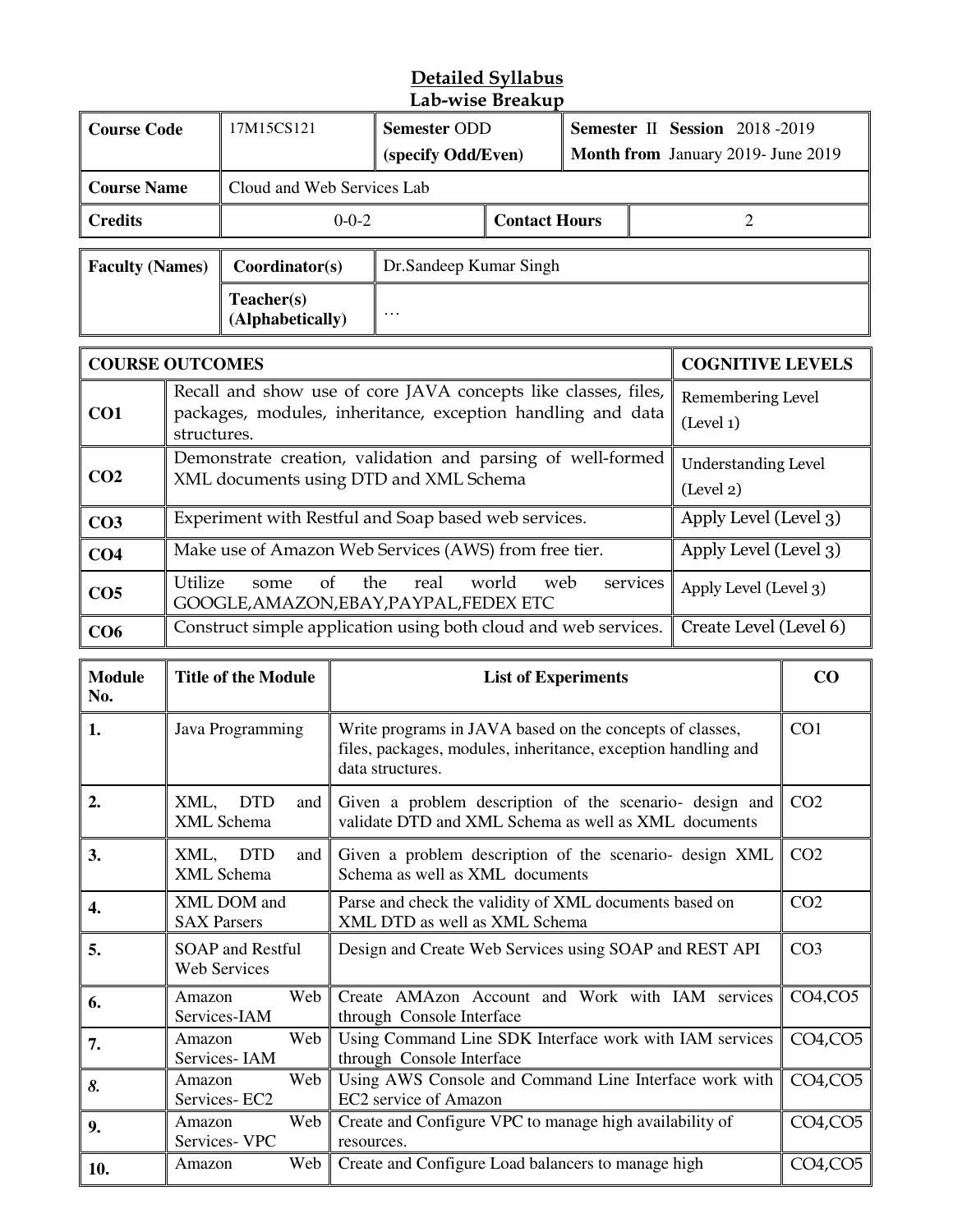|                                                                                                                                                                                           | Services-<br>Load<br>Balancing                       | availability of resources.                                                                              |               |  |  |  |
|-------------------------------------------------------------------------------------------------------------------------------------------------------------------------------------------|------------------------------------------------------|---------------------------------------------------------------------------------------------------------|---------------|--|--|--|
| 11.                                                                                                                                                                                       | Web<br>Amazon<br>Services-<br>Autoscaling            | Create and Configure Auto Scaling groups to manage high<br>availability of resources.                   | CO4, CO5      |  |  |  |
| 12.                                                                                                                                                                                       | Web<br>Amazon<br><b>CDN</b><br>Services-<br>Services | Create and Configure Cloud Front groups to manage high<br>availability of resources.                    | $CO4$ , $CO5$ |  |  |  |
| 13.                                                                                                                                                                                       | Amazon<br>Web<br>Services-Monitoring                 | Create and Configure Resource Groups, Cloud Watch and<br>TCO to monitor and measure the resource usage. | $CO4$ , $CO5$ |  |  |  |
| 14.                                                                                                                                                                                       | <b>Application Design</b>                            | Create and Implement Application based on Cloud and Web<br>Services                                     | CO6           |  |  |  |
| <b>Evaluation Criteria</b><br><b>Maximum Marks</b><br><b>Components</b><br>LT1<br>20<br>LT <sub>2</sub><br>20<br><b>ASSIGNMENTS &amp;ATTENDANCE 60</b><br>.<br><b>Total</b><br>100        |                                                      |                                                                                                         |               |  |  |  |
|                                                                                                                                                                                           |                                                      |                                                                                                         |               |  |  |  |
| <b>Recommended Reading material:</b> Author(s), Title, Edition, Publisher, Year of Publication etc. (Text books,<br>Reference Books, Journals, Reports, Websites etc. in the IEEE format) |                                                      |                                                                                                         |               |  |  |  |

| 1.  | Software Engineering Frameworks for the Cloud Computing Paradigm Zaigham Mahmood and<br>Saqib Saeed                                                                                                                                                       |
|-----|-----------------------------------------------------------------------------------------------------------------------------------------------------------------------------------------------------------------------------------------------------------|
| 2.  | Cloud Computing and Software Services Theory and Techniques Syed A hson and Dr. Mohammad<br><b>Ilyas</b>                                                                                                                                                  |
| 3.  | Engineering Long-Lasting Software: An Agile Approach Using SaaS and Cloud Computing Beta<br>Edition 0.9.0 Armando Fox and David Patterson                                                                                                                 |
| 4.  | Cloud Computing: A Hands-On Approach Book by Arshdeep Bahga and Vijay K. Madisetti                                                                                                                                                                        |
| 5.  | Cloud Computing Design Patterns Book by Amin Naserpour, Robert Cope, and Thomas Erl                                                                                                                                                                       |
| 6.  | XML, Web Services, and the Data Revolution Book by Frank P. Coyle                                                                                                                                                                                         |
| 7.  | Software Engineering Book by Ian Sommerville                                                                                                                                                                                                              |
| 8.  | Engineering Software As a Service: An Agile Approach Using Cloud Computing Textbook by<br>Armando Fox and David Patterson                                                                                                                                 |
| 9.  | Design Patterns: Elements of Reusable Object-Oriented Software with Applying UML and Patterns:<br>An Introduction to Object-Oriented Analysis and Design and the Unified Process by Erich Gamma,<br>Richard Helm, Ralph Johnson, and John Vlissides, 2003 |
| 10. | Cloud-Based Software Engineering PROCEEDINGS OF THE SEMINAR NO. 58312107                                                                                                                                                                                  |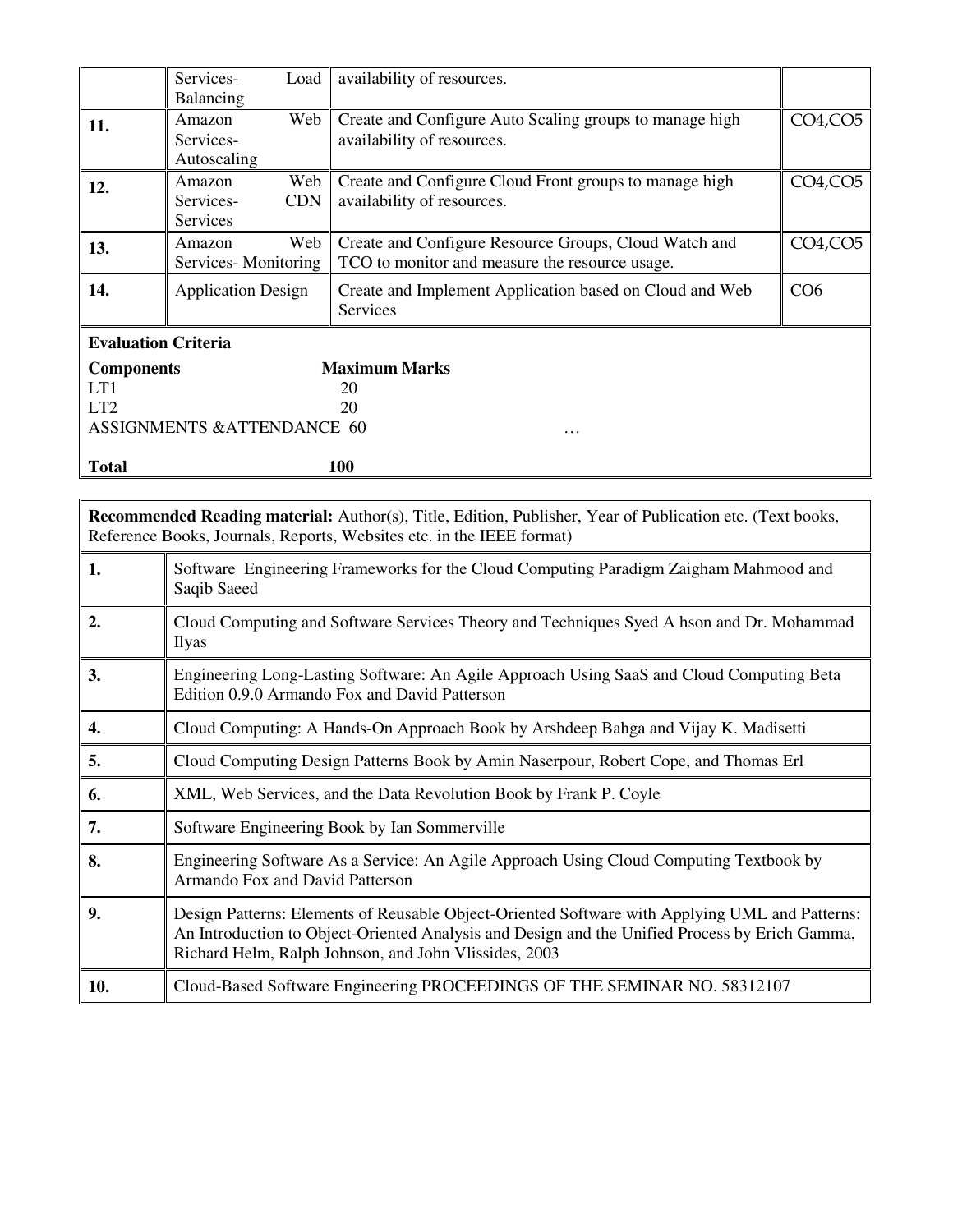#### **Detailed Syllabus Lab-wise Breakup**

| <b>Course Code</b>                                             |                                                                                                                                                                      | 17M15CS122                                                                                                        |                                                             | Semester Even<br>(specify Odd/Even) |  | <b>Semester 2nd Session 2018-2019</b><br>Month from Jan'19 to June'19 |                         |    |
|----------------------------------------------------------------|----------------------------------------------------------------------------------------------------------------------------------------------------------------------|-------------------------------------------------------------------------------------------------------------------|-------------------------------------------------------------|-------------------------------------|--|-----------------------------------------------------------------------|-------------------------|----|
| <b>Course Name</b>                                             |                                                                                                                                                                      | Performance Engineering Lab                                                                                       |                                                             |                                     |  |                                                                       |                         |    |
| $0 - 0 - 2$<br><b>Contact Hours</b><br><b>Credits</b><br>2 hrs |                                                                                                                                                                      |                                                                                                                   |                                                             |                                     |  |                                                                       |                         |    |
| <b>Faculty (Names)</b>                                         |                                                                                                                                                                      | Coordinator(s)                                                                                                    | Dr. Kavita Pandey                                           |                                     |  |                                                                       |                         |    |
|                                                                |                                                                                                                                                                      | Teacher(s)<br>(Alphabetically)                                                                                    | Dr. Kavita Pandey                                           |                                     |  |                                                                       |                         |    |
| <b>COURSE OUTCOMES</b>                                         |                                                                                                                                                                      |                                                                                                                   |                                                             |                                     |  |                                                                       | <b>COGNITIVE LEVELS</b> |    |
| CO1                                                            | Apply (level 3)<br>Experiment with GProf to calculate the performance and<br>statistics of a program in terms of call counts and timing<br>information of functions. |                                                                                                                   |                                                             |                                     |  |                                                                       |                         |    |
| CO <sub>2</sub>                                                |                                                                                                                                                                      | Compare the performance of different protocols by simulating<br>various network scenarios in NS2 Simulator.       |                                                             |                                     |  |                                                                       | Analyze (level 4)       |    |
| CO <sub>3</sub>                                                |                                                                                                                                                                      | Design wired and wireless networks in NS2 and analyze the<br>simulation results using AWK and Python programming. |                                                             |                                     |  |                                                                       | Apply (level 3)         |    |
| CO <sub>4</sub>                                                | Analyze (level 4)<br>Examine the performance of M/M/1, M/D/1 and D/M/1 Queuing<br>models in NS2.                                                                     |                                                                                                                   |                                                             |                                     |  |                                                                       |                         |    |
| CO <sub>5</sub>                                                | Apply (level 3)<br>Utilize the Weka Tool for analyzing data file.                                                                                                    |                                                                                                                   |                                                             |                                     |  |                                                                       |                         |    |
| <b>Module</b><br>No.                                           |                                                                                                                                                                      | <b>Title of the Module</b>                                                                                        |                                                             | <b>List of Experiments</b>          |  |                                                                       |                         | CO |
| 1.                                                             |                                                                                                                                                                      | <b>GNU</b> Profiler                                                                                               | Use the Gprof (GNU Profiler) to analyze the performance and |                                     |  |                                                                       |                         | 1  |

| 1. | <b>GNU</b> Profiler                | Use the Gprof (GNU Profiler) to analyze the performance and<br>statistics of a program                                                                                                                                 |                |  |  |  |  |
|----|------------------------------------|------------------------------------------------------------------------------------------------------------------------------------------------------------------------------------------------------------------------|----------------|--|--|--|--|
| 2. | <b>Network Simulator</b>           | Introduction to Network simulator (NS2) and exploring it's<br>$\overline{2}$<br>utilities NAM, XGraph etc.                                                                                                             |                |  |  |  |  |
| 3. | <b>Wired Network</b><br>Simulation | 1. Creation of Wired Network Scenarios<br>Exploring the various Traffic Applications with the<br>2.<br>nodes and introduction of wired Trace file<br>3. Wired Network Performance Analysis using AWK and<br>Python     | 3              |  |  |  |  |
| 4. | Queuing Analysis                   | 1. Simulation of various queues in NS2 and analyzing their<br>performances on various performance metrics such as<br>throughput, average delay and packet loss<br>2. Simulation of various queue Scheduling Algorithms | $\overline{4}$ |  |  |  |  |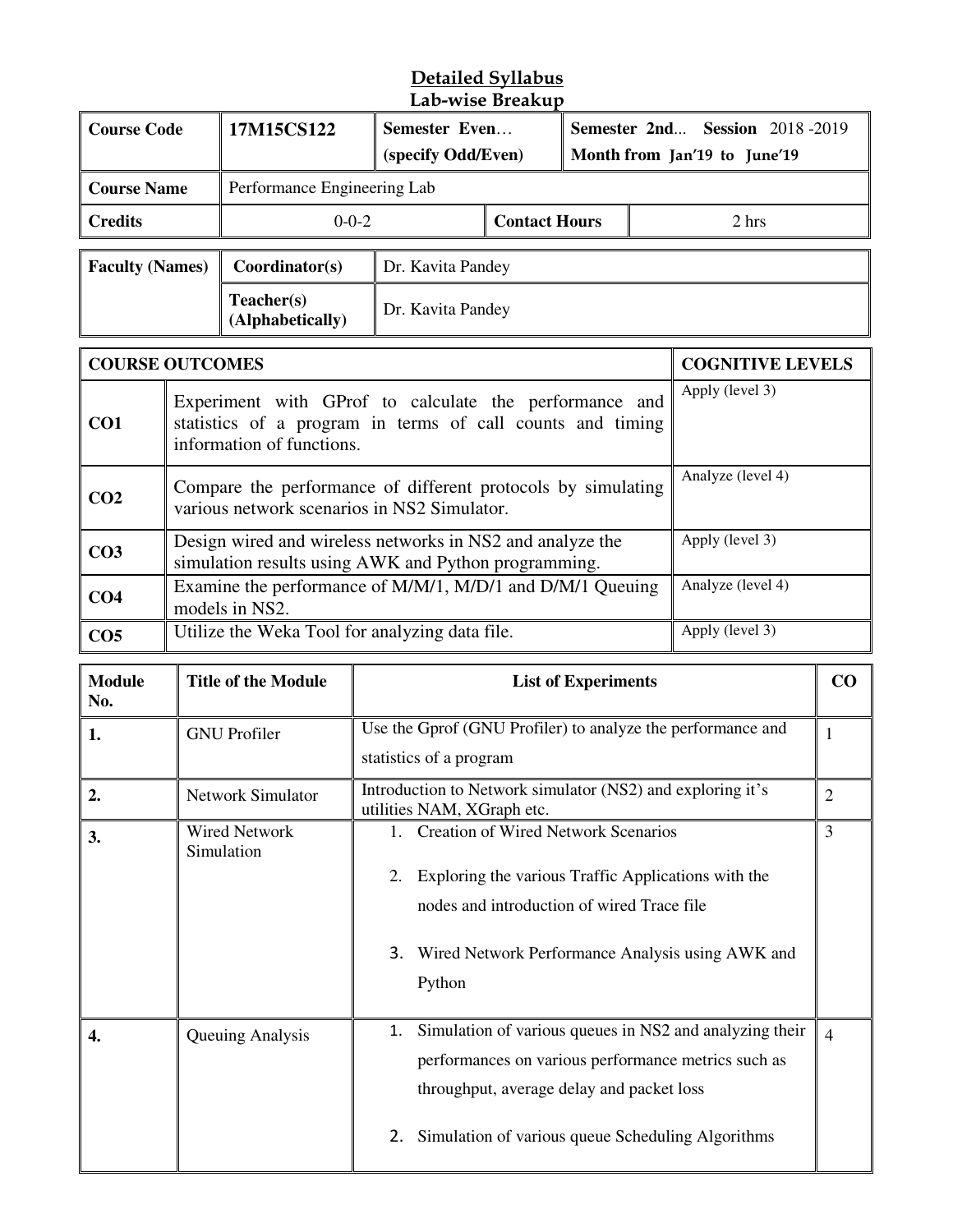| 5.                         | Analysis of Wireless<br><b>Routing Protocols</b> | 1. Creation of wireless network scenarios and simulation of $\parallel$ 3<br>various wireless routing protocols<br>2. Analysis of wireless trace file using AWK and Python |   |
|----------------------------|--------------------------------------------------|----------------------------------------------------------------------------------------------------------------------------------------------------------------------------|---|
| 6.                         | Weka Tool                                        | Performance analysis of data file using WEKA tool                                                                                                                          | 5 |
| <b>Evaluation Criteria</b> |                                                  |                                                                                                                                                                            |   |
| <b>Components</b>          |                                                  | <b>Maximum Marks</b>                                                                                                                                                       |   |
| Evaluation-1:              | 10                                               |                                                                                                                                                                            |   |
| Lab test- $1$ :            | 20                                               |                                                                                                                                                                            |   |
| Lab test- $2:$             | 20                                               |                                                                                                                                                                            |   |
| Evaluation-2 :             | 15                                               |                                                                                                                                                                            |   |
| Project:                   | 20                                               |                                                                                                                                                                            |   |
| Attendance:                | 15                                               |                                                                                                                                                                            |   |
| <b>Total</b>               | <b>100</b>                                       |                                                                                                                                                                            |   |

|    | <b>Recommended Reading material:</b> Author(s), Title, Edition, Publisher, Year of Publication etc. (Text books,<br>Reference Books, Journals, Reports, Websites etc. in the IEEE format) |  |  |  |  |
|----|-------------------------------------------------------------------------------------------------------------------------------------------------------------------------------------------|--|--|--|--|
| 1. | GPROF Tutorial – How to use Linux GNU GCC Profiling Tool                                                                                                                                  |  |  |  |  |
| 2. | Marc Greis' Tutorial for the UCB/LBNL/VINT Network Simulator "ns"                                                                                                                         |  |  |  |  |
| 3. | Introduction to Network Simulator NS2 by Teerawat Issariyakul, Ekram Hossain                                                                                                              |  |  |  |  |
| 4. | An Introduction to the WEKA Data Mining System by Zdravko Markov                                                                                                                          |  |  |  |  |
| 5. | https://www.cs.waikato.ac.nz/~ml/weka/                                                                                                                                                    |  |  |  |  |
| 6. | nile.wpi.edu/NS/                                                                                                                                                                          |  |  |  |  |
| 7. | The ns Manual, https://www.isi.edu/nsnam/ns/doc/ns_doc.pdf                                                                                                                                |  |  |  |  |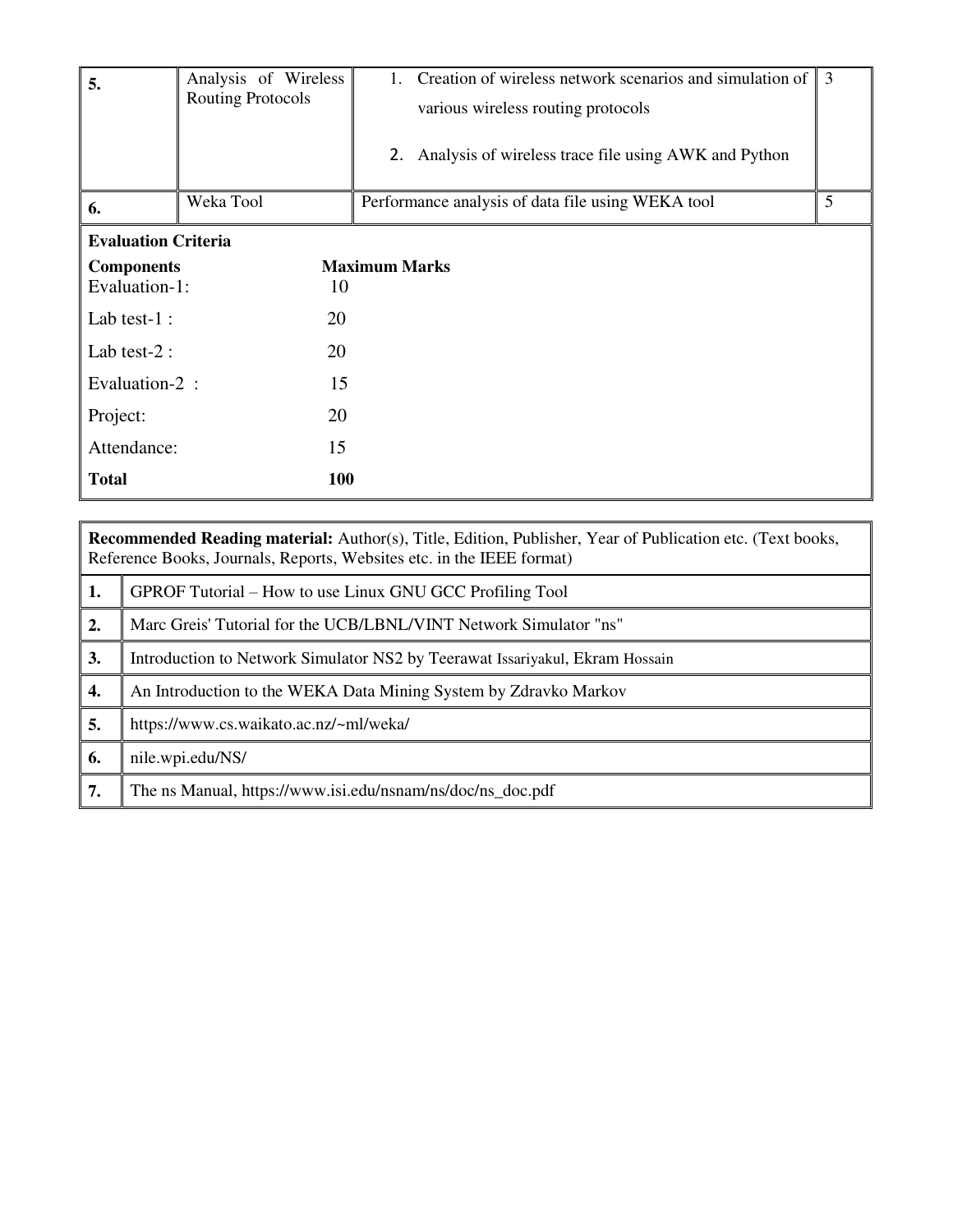| <b>Detailed Syllabus</b><br><b>Lab-wise Breakup</b> |                           |                                                                                                                                                                                                                                                                                               |                         |                                                                                                                                           |                                                                                            |                                                                    |  |                         |                         |  |
|-----------------------------------------------------|---------------------------|-----------------------------------------------------------------------------------------------------------------------------------------------------------------------------------------------------------------------------------------------------------------------------------------------|-------------------------|-------------------------------------------------------------------------------------------------------------------------------------------|--------------------------------------------------------------------------------------------|--------------------------------------------------------------------|--|-------------------------|-------------------------|--|
| <b>Course Code</b>                                  |                           | 17M15CS123                                                                                                                                                                                                                                                                                    | Semester Even<br>(Even) |                                                                                                                                           |                                                                                            | <b>Semester  Session 2018-2019</b><br>Month from Jan to June, 2019 |  |                         |                         |  |
| <b>Course Name</b>                                  |                           | <b>IoT Systems Development Lab</b>                                                                                                                                                                                                                                                            |                         |                                                                                                                                           |                                                                                            |                                                                    |  |                         |                         |  |
| <b>Credits</b>                                      |                           |                                                                                                                                                                                                                                                                                               | 1                       |                                                                                                                                           | <b>Contact Hours</b>                                                                       |                                                                    |  |                         | 2 Hours                 |  |
| <b>Faculty (Names)</b>                              |                           | Coordinator(s)                                                                                                                                                                                                                                                                                |                         | Dr Prakash Kumar                                                                                                                          |                                                                                            |                                                                    |  |                         |                         |  |
|                                                     |                           | Teacher(s)<br>(Alphabetically)                                                                                                                                                                                                                                                                |                         | Dr. Prakash Kumar                                                                                                                         |                                                                                            |                                                                    |  |                         |                         |  |
| <b>COURSE OUTCOMES</b>                              |                           |                                                                                                                                                                                                                                                                                               |                         |                                                                                                                                           |                                                                                            |                                                                    |  | <b>COGNITIVE LEVELS</b> |                         |  |
| CO <sub>1</sub>                                     |                           | flows in Node-RED.                                                                                                                                                                                                                                                                            |                         | Explain Node-RED IDE platform for IoT application development and<br>demonstrate I/O nodes, flows, third party palettes, import/export of |                                                                                            |                                                                    |  | Understand (level 2)    |                         |  |
| CO <sub>2</sub>                                     |                           |                                                                                                                                                                                                                                                                                               |                         | Develop user defined functional nodes and deploy it in Node-Red.                                                                          |                                                                                            |                                                                    |  | Apply (level 3)         |                         |  |
| CO <sub>3</sub>                                     |                           |                                                                                                                                                                                                                                                                                               |                         | Analyze various IoT Communication protocols using APIs with<br>Arduino and Raspberry Pi along with sensors and actuators.                 |                                                                                            |                                                                    |  | Analyze (level 4)       |                         |  |
| CO <sub>4</sub>                                     |                           |                                                                                                                                                                                                                                                                                               |                         | Apply and evaluate the characteristics of different IoT devices.                                                                          |                                                                                            |                                                                    |  | Evaluate (level 5)      |                         |  |
| CO <sub>5</sub>                                     |                           | Design and develop IoT based applications for various challenges and<br>Create (level 6)<br>problems related to Sustainable Development, e.g., energy and waste<br>management, water conservation, clean energy, improving public<br>health, sustainable urbanization, smart agriculture etc. |                         |                                                                                                                                           |                                                                                            |                                                                    |  |                         |                         |  |
| <b>Module</b><br>No.                                |                           | <b>Title of the Module</b>                                                                                                                                                                                                                                                                    |                         |                                                                                                                                           | <b>List of Experiments</b>                                                                 |                                                                    |  |                         | CO                      |  |
| 1.                                                  |                           |                                                                                                                                                                                                                                                                                               |                         |                                                                                                                                           | Setup and Install Node.js and Node-RED as IDE platform<br>for IoT application development. |                                                                    |  |                         | CO1                     |  |
| 2.                                                  | Node-Red                  | Installation and Use                                                                                                                                                                                                                                                                          |                         | Demonstrate I/O nodes, flows, third party palettes,<br>import/export of flows in Node-RED                                                 |                                                                                            |                                                                    |  | CO1                     |                         |  |
| 3.                                                  |                           | CO <sub>2</sub><br>Develop Java Script based IoT applications using<br>functional nodes, flows and dashboard on Node-RED<br>platform                                                                                                                                                          |                         |                                                                                                                                           |                                                                                            |                                                                    |  |                         |                         |  |
| 4.                                                  |                           | Developing and implementation of user defined nodes for<br>creating flows in Node-Red.                                                                                                                                                                                                        |                         |                                                                                                                                           |                                                                                            |                                                                    |  |                         |                         |  |
| 5.                                                  | Arduino and               | Study and use of                                                                                                                                                                                                                                                                              |                         | Study and interface of Arduino and Rasberry Pi with<br>different types of sensors and actuators                                           |                                                                                            |                                                                    |  |                         | CO <sub>2</sub>         |  |
| 6.                                                  | sensors and<br>actuators. | Raspberry Pi,                                                                                                                                                                                                                                                                                 |                         | Creation of various IoT based applications using Arduino<br>and Rasberry Pi                                                               |                                                                                            |                                                                    |  |                         | CO3,<br>CO <sub>4</sub> |  |
| 7.                                                  |                           | Developing IoT<br>based systems                                                                                                                                                                                                                                                               |                         | Developing smart applications for various challenges and<br>problems related to Sustainable Development, e.g., energy                     |                                                                                            |                                                                    |  |                         | CO <sub>5</sub>         |  |

and waste management, water conservation, clean energy,

applications using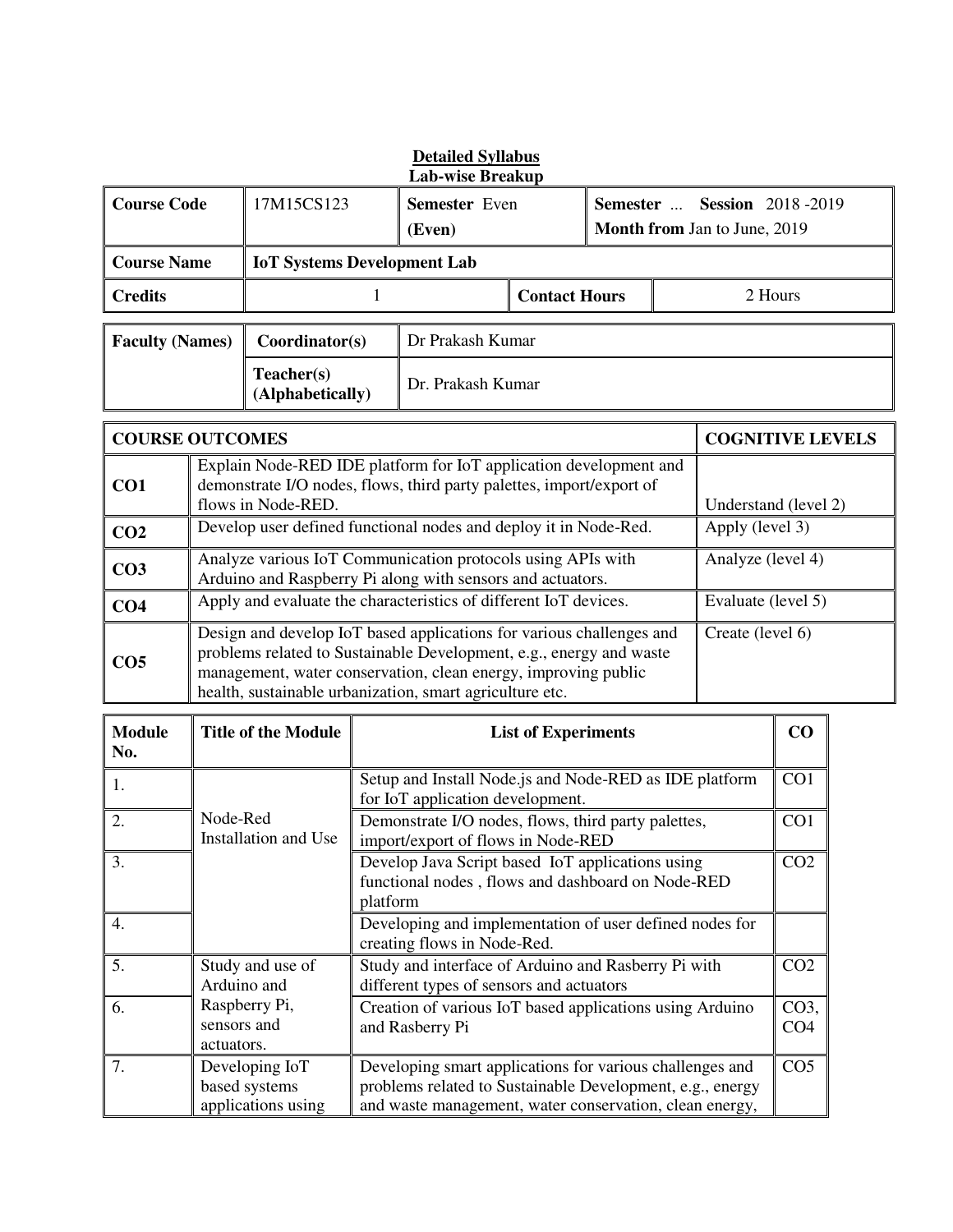|                            | Arduino and<br>Raspberry Pi | improving public health, sustainable urbanization, smart<br>agriculture etc. |          |  |  |  |  |
|----------------------------|-----------------------------|------------------------------------------------------------------------------|----------|--|--|--|--|
| n.                         | .                           | $\cdots$                                                                     | $\cdots$ |  |  |  |  |
|                            |                             |                                                                              |          |  |  |  |  |
| <b>Evaluation Criteria</b> |                             |                                                                              |          |  |  |  |  |
| <b>Components</b>          |                             | <b>Maximum Marks</b>                                                         |          |  |  |  |  |
| Lab Test# 1                |                             | 20                                                                           |          |  |  |  |  |
| Lab Test# 2                |                             | 20                                                                           |          |  |  |  |  |
| D <sub>2</sub> D work      |                             | 60                                                                           |          |  |  |  |  |
|                            |                             |                                                                              |          |  |  |  |  |
| <b>Total</b>               |                             | 100                                                                          |          |  |  |  |  |
|                            |                             |                                                                              |          |  |  |  |  |
|                            |                             |                                                                              |          |  |  |  |  |

**Recommended Reading material:** Author(s), Title, Edition, Publisher, Year of Publication etc. (Text books, Reference Books, Journals, Reports, Websites etc. in the IEEE format)

|      | Internet of Things: Architecture and Design Principles, Raj Kamal, McGrawHill.   |
|------|----------------------------------------------------------------------------------|
|      | "Internet of Things: A Hands-on Approach", by Arshdeep Bahga and Vijay Madisetti |
|      | https://nodered.org/docs/getting-started                                         |
| - 4. | https://www.arduino.cc/en/Tutorial/HomePage                                      |
| э.   | https://www.raspberrypi.org/documentation/                                       |
| т.   | $\cdots$                                                                         |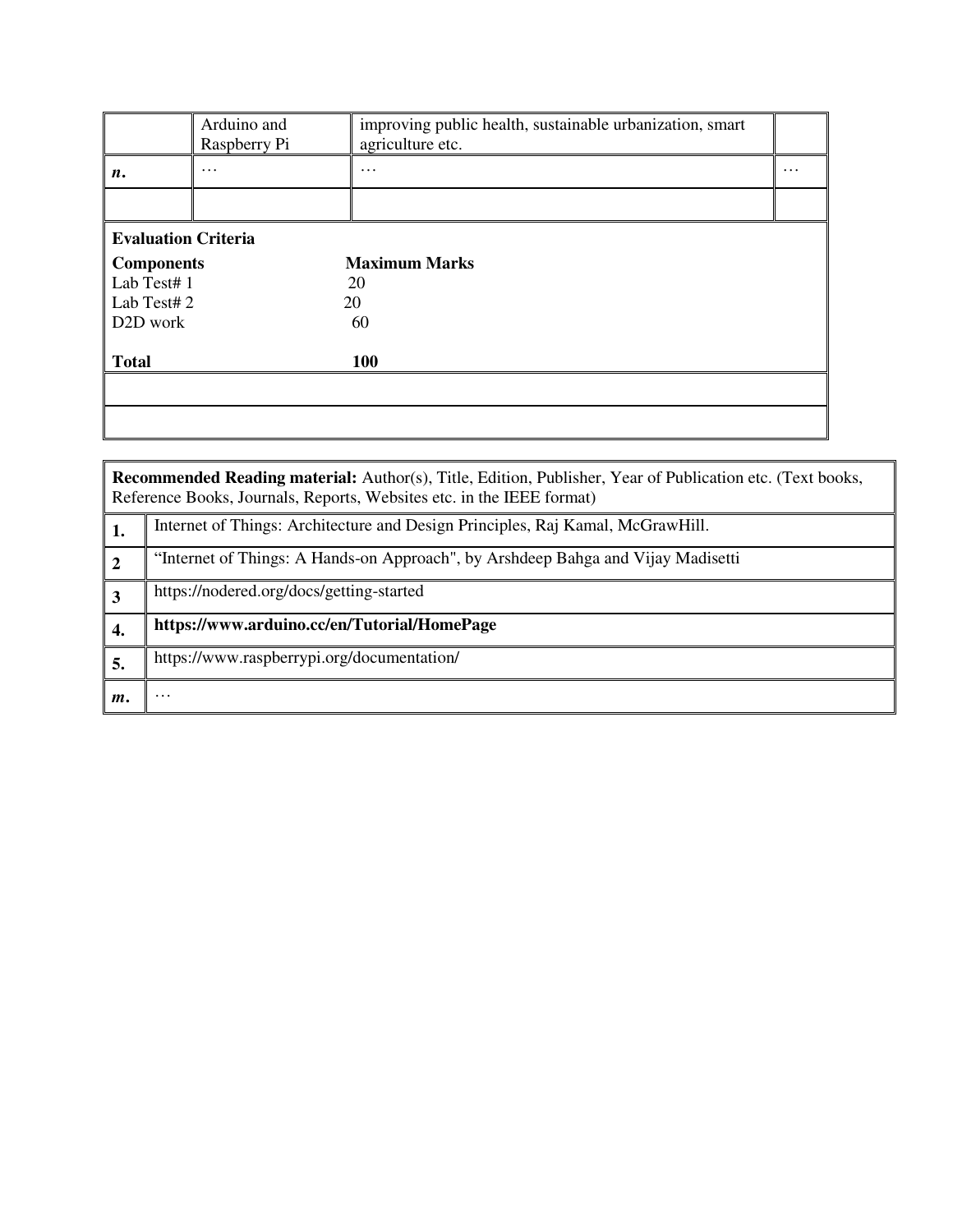#### **Detailed Syllabus Lab-wise Breakup**

| <b>Course Code</b>     |                                                                                                                                                                                             | 17M17CS111                                                                                                                                                                                         |                        | <b>Semester Odd</b><br>(specify Odd/Even) |  |  | Semester II Session 2018-2019<br>Month from Jan to June |  |
|------------------------|---------------------------------------------------------------------------------------------------------------------------------------------------------------------------------------------|----------------------------------------------------------------------------------------------------------------------------------------------------------------------------------------------------|------------------------|-------------------------------------------|--|--|---------------------------------------------------------|--|
| <b>Course Name</b>     |                                                                                                                                                                                             | Project Based Learning-I(Open Source Software Development)                                                                                                                                         |                        |                                           |  |  |                                                         |  |
| <b>Credits</b>         |                                                                                                                                                                                             | $\overline{2}$                                                                                                                                                                                     |                        | <b>Contact Hours</b>                      |  |  | $\overline{4}$                                          |  |
| <b>Faculty (Names)</b> |                                                                                                                                                                                             | Coordinator(s)                                                                                                                                                                                     | Tribhuwan Kumar Tewari |                                           |  |  |                                                         |  |
|                        |                                                                                                                                                                                             | Teacher(s)<br>Monali Mavani, Shilpa Bubhkar<br>(Alphabetically)                                                                                                                                    |                        |                                           |  |  |                                                         |  |
| <b>COURSE OUTCOMES</b> |                                                                                                                                                                                             |                                                                                                                                                                                                    |                        |                                           |  |  | <b>COGNITIVE LEVELS</b>                                 |  |
| CO.1                   |                                                                                                                                                                                             | Conduct literature review to compare and contrast their project with<br>existing work in the area and prepare a project proposal to be delivered to<br>$\rm II$<br>their peers and faculty members |                        |                                           |  |  | Understanding Level (Level                              |  |
| CO.2                   |                                                                                                                                                                                             | Develop an ability to function in task oriented team, divide role<br>responsibilities to build a project on open data<br>$III$ )                                                                   |                        |                                           |  |  | Understanding Level (Level                              |  |
| CO.3                   |                                                                                                                                                                                             | Understand professional and ethical responsibility & acquire ability<br>Analyzing Level (Level II)<br>to communicate effectively amongst team members, peers & evaluators                          |                        |                                           |  |  |                                                         |  |
| CO.4                   | Analyze and identify various open data frameworks, RESTful APIs,<br>Applying Level (Level IV)<br>Python libraries for project implementation; plan & submit project<br>development timeline |                                                                                                                                                                                                    |                        |                                           |  |  |                                                         |  |
| CO.5                   | Appraise by giving milestone presentations to their peers and faculty<br>Evaluating Level (Level V)<br>about their current progress.                                                        |                                                                                                                                                                                                    |                        |                                           |  |  |                                                         |  |
| CO.6                   | details.                                                                                                                                                                                    | Prepare technical report detailing the problem statement, proposed<br>methodology, software specification, design, test plan, and implementation                                                   |                        |                                           |  |  | Creating Level (Level VI)                               |  |

| <b>Module</b><br>No. | <b>Title of the Module</b>                                                | <b>List of Experiments</b>                                                                                                                                                             | CO   |
|----------------------|---------------------------------------------------------------------------|----------------------------------------------------------------------------------------------------------------------------------------------------------------------------------------|------|
| 1.                   | Conduct literature<br>review                                              | Conduct literature review to compare and contrast their<br>project with existing work in the area and prepare a project proposal<br>to be delivered to their peers and faculty members | CO.1 |
| $\mathbf{2}$         | Divide role<br>responsibilities to<br>build a project on<br>open data     | Develop an ability to function in task oriented team, divide<br>role responsibilities to build a project on open data                                                                  | CO.2 |
| 3.                   | Communicate<br>effectively amongst<br>team members, peers<br>& evaluators | Understand professional and ethical responsibility $\&$<br>acquire ability to communicate effectively amongst team members,<br>peers & evaluators                                      | CO.3 |
| 4.                   | Plan & submit project<br>development timeline                             | Analyze and identify various open data frameworks,<br>REST ful APIs, Python libraries for project implementation; plan &<br>submit project development timeline                        | CO.4 |
| 5.                   | Presentations                                                             | Appraise by giving milestone presentations to their peers<br>and faculty about their current progress.                                                                                 | CO.5 |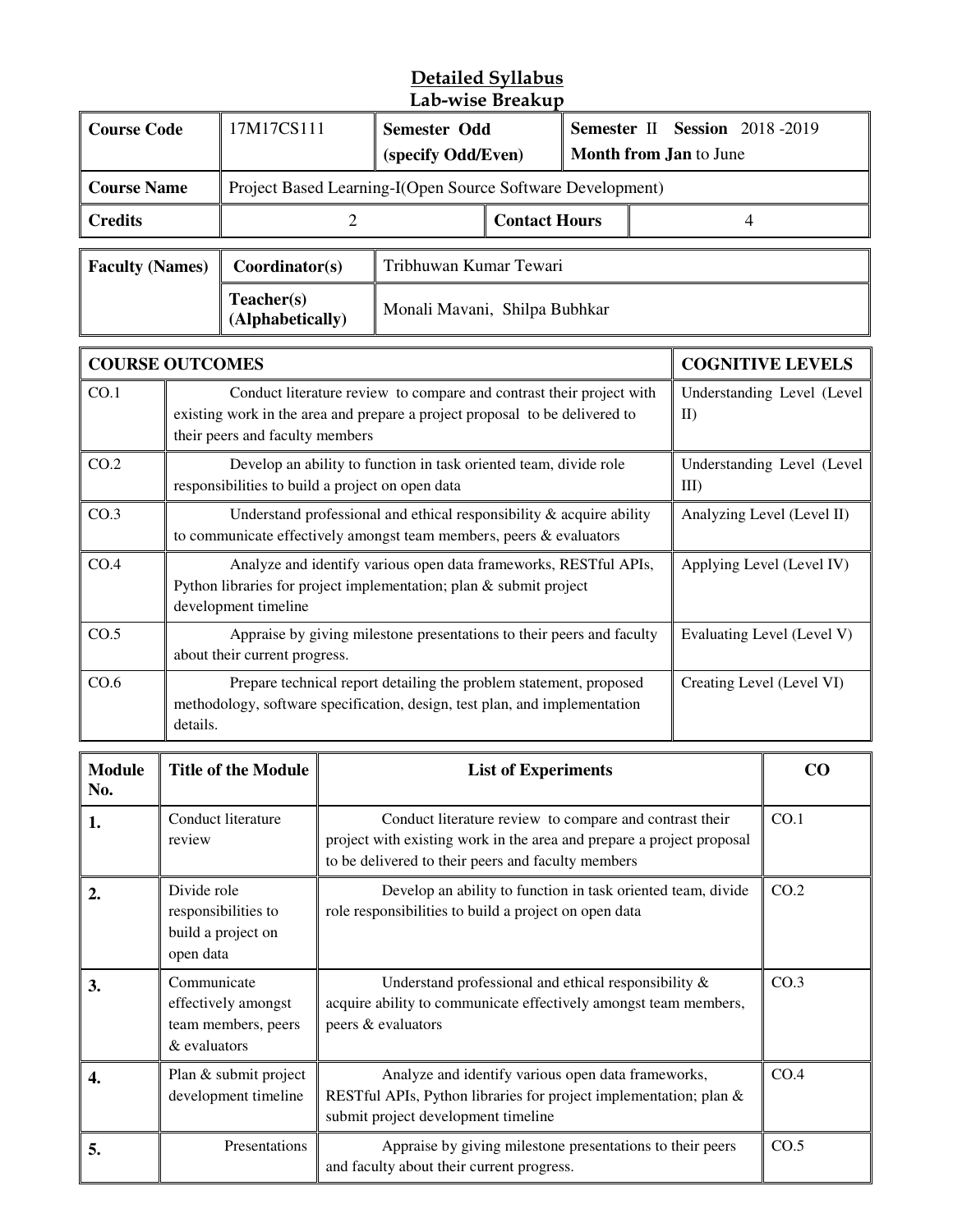| 6                                         | Prepare technical<br>report | implementation details. | Prepare technical report detailing the problem statement, proposed<br>methodology, software specification, design, test plan, and | CO.6 |
|-------------------------------------------|-----------------------------|-------------------------|-----------------------------------------------------------------------------------------------------------------------------------|------|
|                                           | <b>Evaluation Criteria</b>  |                         |                                                                                                                                   |      |
| <b>Components</b>                         |                             |                         | <b>Maximum Marks</b>                                                                                                              |      |
| Fortnightly assessment                    |                             | 48                      |                                                                                                                                   |      |
| Peer group evaluation                     |                             |                         |                                                                                                                                   |      |
| Self assessment by the student            |                             | 8                       |                                                                                                                                   |      |
| Viva-voce at the end of the semester      |                             | 16                      |                                                                                                                                   |      |
| Semester end presentation by the students |                             | 10                      |                                                                                                                                   |      |
| Report at the end of the semester         |                             | 10                      |                                                                                                                                   |      |
| <b>Total</b><br><b>100</b>                |                             |                         |                                                                                                                                   |      |
|                                           |                             |                         |                                                                                                                                   |      |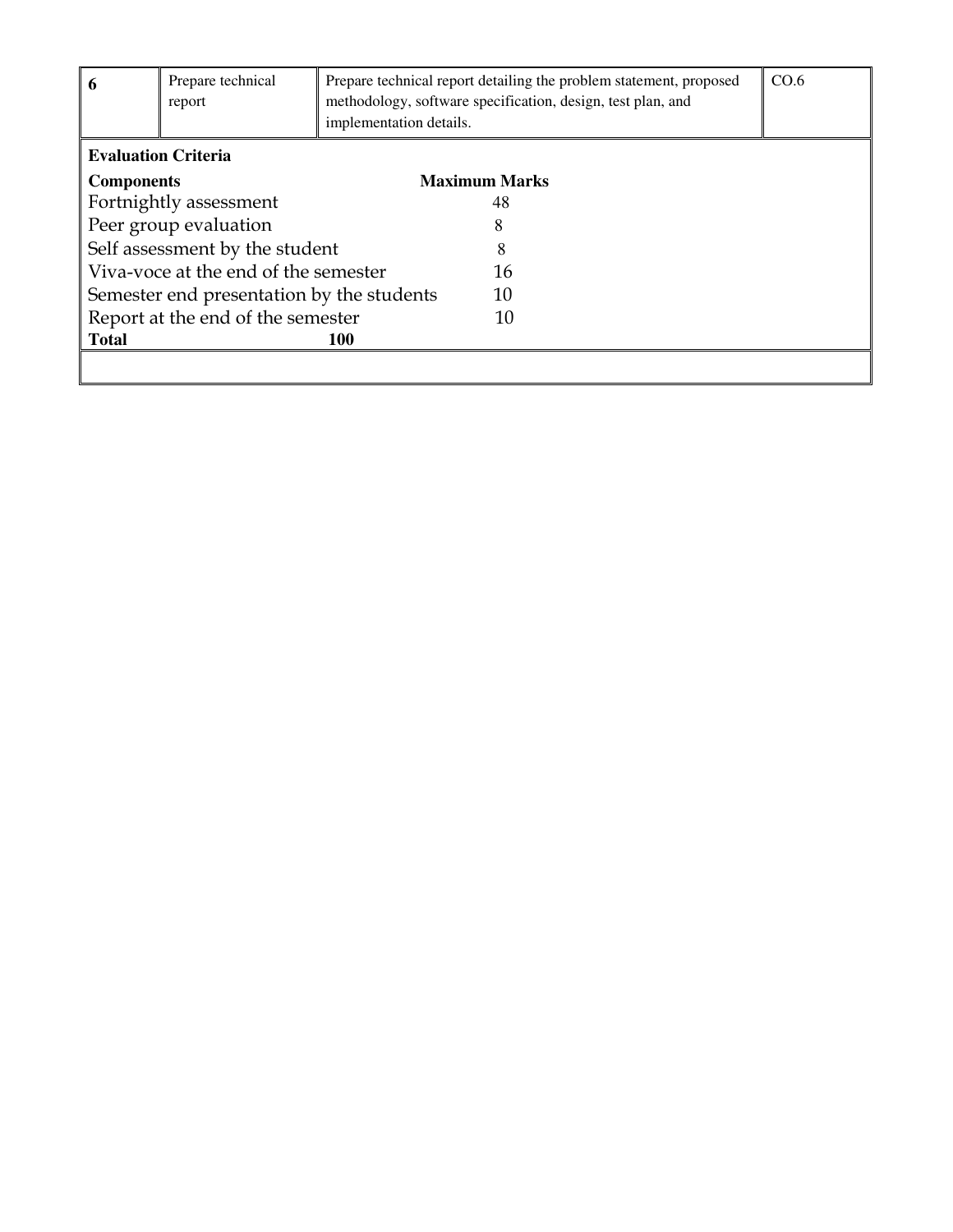### **Project Based Learning I (Open Data Centric Services Development)**

|                    |                                                                   | Detailed Dynabus<br><b>Lab-wise Breakup</b> |                      |                                                                |
|--------------------|-------------------------------------------------------------------|---------------------------------------------|----------------------|----------------------------------------------------------------|
| <b>Course Code</b> | 17M27CS111                                                        | <b>Semester Even</b><br>(specify Odd/Even)  |                      | Semester II Session 2018-2019<br><b>Month from Jan to July</b> |
| <b>Course Name</b> | Project Based Learning I (Open Data Centric Services Development) |                                             |                      |                                                                |
| <b>Credits</b>     |                                                                   |                                             | <b>Contact Hours</b> |                                                                |
|                    |                                                                   |                                             |                      |                                                                |

| <b>Detailed Syllabus</b> |
|--------------------------|
| Lah-wise Rreakun         |

| <b>Faculty (Names)</b> | Coordinator(s)                 | Tribhuwan Kumar Tewari        |
|------------------------|--------------------------------|-------------------------------|
|                        | Teacher(s)<br>(Alphabetically) | Monali Mavani, Shilpa Bubhkar |

|      | <b>COURSE OUTCOMES</b>                                                                                                                                                                                                  | <b>COGNITIVE LEVELS</b>                   |
|------|-------------------------------------------------------------------------------------------------------------------------------------------------------------------------------------------------------------------------|-------------------------------------------|
| CO.1 | Conduct literature review to compare and contrast their project with<br>existing work in the area and prepare a project proposal to be<br>delivered to their peers and faculty members                                  | <b>Understanding Level</b><br>(Level II)  |
| CO.2 | Develop an ability to function in task oriented team, divide role<br>responsibilities to build a project on open data                                                                                                   | <b>Understanding Level</b><br>(Level III) |
| CO.3 | Understand professional and ethical responsibility $\&$ acquire ability to<br>communicate effectively amongst team members, peers & evaluators                                                                          | Analyzing Level (Level<br>$\mathbf{I}$    |
| CO.4 | Analyze and identify Open Source framework for writing data-centric<br>applications over the latest technologies:, .Net Core, C# 7.3, ASP.NET<br>Web API, implementation; plan & submit project development<br>timeline | Applying Level (Level<br>IV)              |
| CO.5 | Appraise by giving milestone presentations to their peers and faculty<br>about their current progress.                                                                                                                  | <b>Evaluating Level (Level)</b><br>V)     |
| CO.6 | Prepare technical report detailing the problem statement, proposed<br>methodology, software specification, design, test plan, and<br>implementation details.                                                            | Creating Level (Level VI)                 |

| <b>Module</b><br>No. | Title of the<br><b>Module</b>                                         | <b>List of Experiments</b>                                                                                                                                                                | CO               |
|----------------------|-----------------------------------------------------------------------|-------------------------------------------------------------------------------------------------------------------------------------------------------------------------------------------|------------------|
| 1.                   | Conduct literature<br>review                                          | Conduct literature review to compare and contrast their<br>project with existing work in the area and prepare a<br>project proposal to be delivered to their peers and<br>faculty members | CO.1             |
|                      | Divide role<br>responsibilities to<br>build a project on<br>open data | Develop an ability to function in task oriented team,<br>divide role responsibilities to build a project on open<br>data                                                                  | CO.2             |
| 3.                   | Communicate<br>effectively<br>amongst team<br>members, peers $\&$     | Understand professional and ethical responsibility $\&$<br>acquire ability to communicate effectively amongst team<br>members, peers & evaluators                                         | CO <sub>.3</sub> |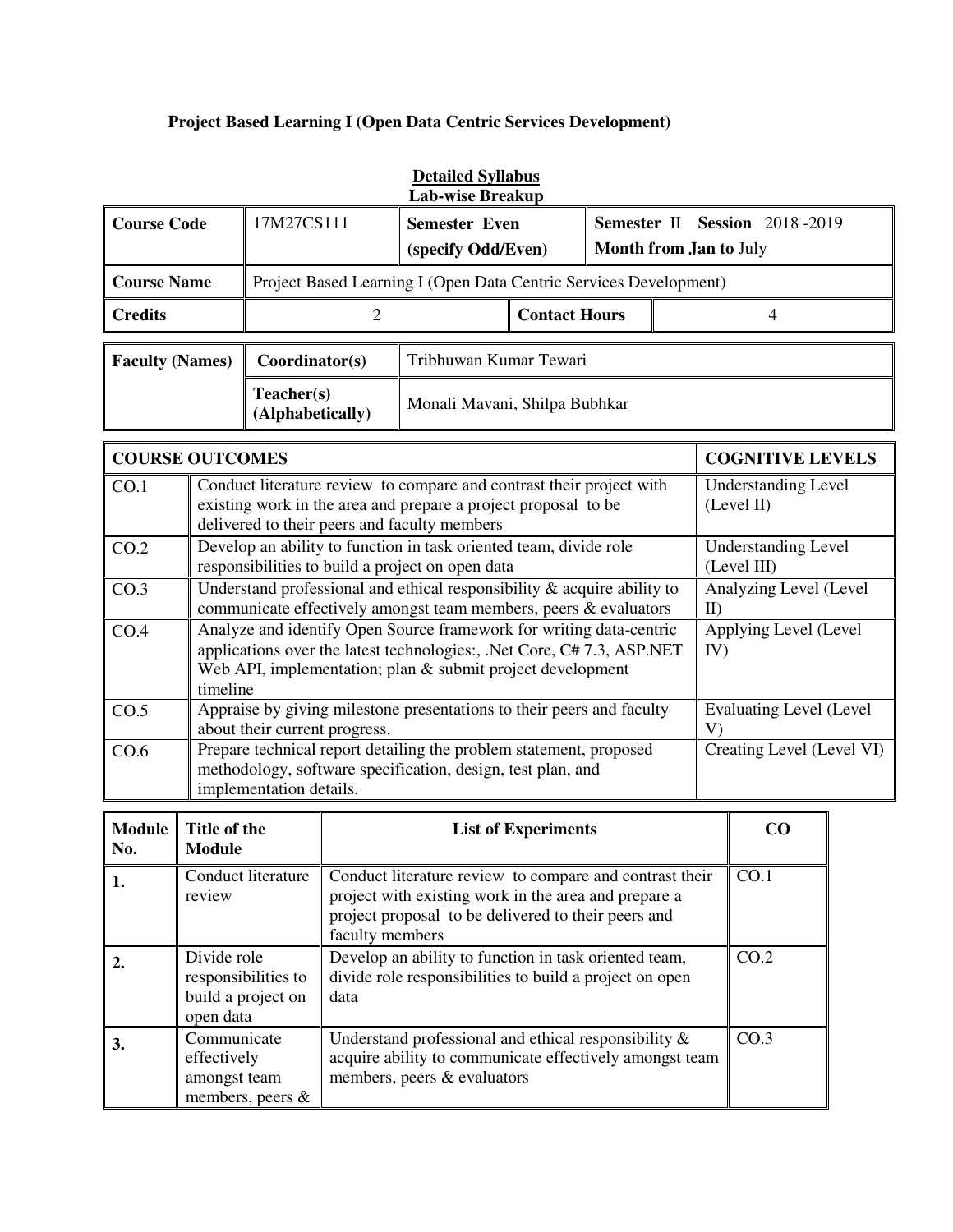|                                           | evaluators                        |                                                           |      |
|-------------------------------------------|-----------------------------------|-----------------------------------------------------------|------|
|                                           | Plan & submit                     | Analyze and identify various open data frameworks,        | CO.4 |
|                                           | project                           | REST ful APIs, Python libraries for project               |      |
|                                           | development                       | implementation; plan & submit project development         |      |
|                                           | timeline                          | timeline                                                  |      |
| 5.                                        | Presentations                     | Appraise by giving milestone presentations to their peers | CO.5 |
|                                           |                                   | and faculty about their current progress.                 |      |
| 6                                         | Prepare technical                 | Prepare technical report detailing the problem statement, | CO.6 |
|                                           | report                            | proposed methodology, software specification, design,     |      |
|                                           |                                   | test plan, and implementation details.                    |      |
|                                           | <b>Evaluation Criteria</b>        |                                                           |      |
| <b>Components</b>                         |                                   | <b>Maximum Marks</b>                                      |      |
| Fortnightly assessment                    |                                   | 48                                                        |      |
|                                           | Peer group evaluation             |                                                           |      |
|                                           | Self assessment by the student    | 8                                                         |      |
| Viva-voce at the end of the semester      |                                   | 16                                                        |      |
| Semester end presentation by the students |                                   | 10                                                        |      |
|                                           | Report at the end of the semester | 10                                                        |      |
| <b>Total</b>                              |                                   | <b>100</b>                                                |      |
|                                           |                                   |                                                           |      |
|                                           |                                   |                                                           |      |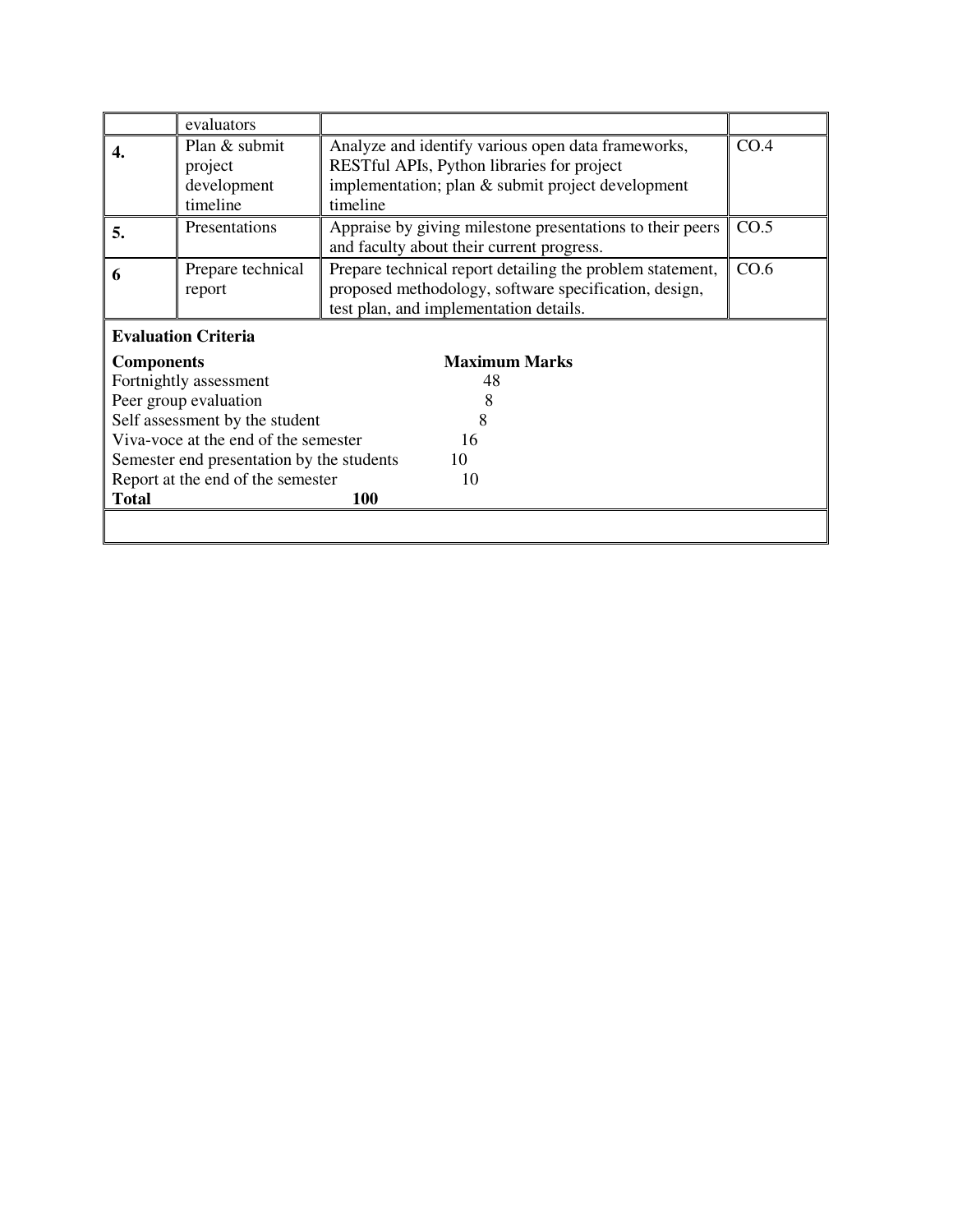#### **Internet of Things**

| <b>Course Code</b>     | 18M12CS115                     | Semester (Even)   |                                               | Semester II | <b>Session</b> 2018-2019<br>Month from Jan to June, 2019 |
|------------------------|--------------------------------|-------------------|-----------------------------------------------|-------------|----------------------------------------------------------|
| <b>Course Name</b>     | Internet of Things             |                   |                                               |             |                                                          |
| <b>Credits</b>         | 3                              |                   | <b>Contact Hours</b>                          |             | 3 Lectures                                               |
| <b>Faculty (Names)</b> | Coordinator(s)                 | Dr. Prakash Kumar |                                               |             |                                                          |
|                        | Teacher(s)<br>(Alphabetically) |                   | 1. Dr. K. Rajalakshmi<br>2. Dr. Prakash Kumar |             |                                                          |

| <b>COURSE OUTCOMES</b> |                                                                                                                                                    | <b>COGNITIVE LEVELS</b> |
|------------------------|----------------------------------------------------------------------------------------------------------------------------------------------------|-------------------------|
| CO <sub>1</sub>        | Identification of purpose, requirements and description of various<br>components and specifications of IoT devices, applications and<br>protocols. | Understand (level 2)    |
| CO <sub>2</sub>        | Develop the Process Model, Domain Model, Information Model and<br>Service Model specifications using IoT communication protocols.                  | Apply (level 3)         |
| CO <sub>3</sub>        | Analyze the characteristics and functioning of various IoT specific<br>communication protocols used in different layers of IoT devices.            | Analyze (level 4)       |
| CO <sub>4</sub>        | Evaluate various IoT protocols and components for building IoT<br>applications for real world problems and sustainable solutions.                  | Evaluate (level 5)      |

| <b>Module</b><br>No. | Title of the<br><b>Module</b>                | <b>Topics in the Module</b>                                                                                                                                                     | No. of<br><b>Lectures for</b><br>the module |
|----------------------|----------------------------------------------|---------------------------------------------------------------------------------------------------------------------------------------------------------------------------------|---------------------------------------------|
| 1.                   | Introduction to<br>Internet of Things        | Introduction to Internet of Things, Layers in IoT, IoT<br>Communication Protocols at different layers, Design steps<br>for IoT, IoT Enabling Technologies, IoT Levels.          | 5                                           |
| 2.                   | IoT platforms<br>design<br>methodology       | IoT Design methodology, Purpose and requirement<br>specifications, Process, Domain, Information Model<br>specifications, Service specifications and application<br>development. | 5                                           |
| 3.                   | IEEE 802.15.4                                | The Physical Layer, MAC Layer, MAC Layer Frame<br>Format and their uses.                                                                                                        | 4                                           |
| 4.                   | ZigBee                                       | ZigBee Architecture, Association, ZigBee Network Layer,<br>APS Layer, ZDO, Security, ZCL etc.                                                                                   | 4                                           |
| 5.                   | Design Principles<br>for Web<br>Connectivity | Web Communication Protocols for Connected Devices,<br>Message communication Protocols, Web connectivity:<br>SOAP, REST, HTTP RESTFUL, Web Sockets                               |                                             |

# **Detailed Syllabus**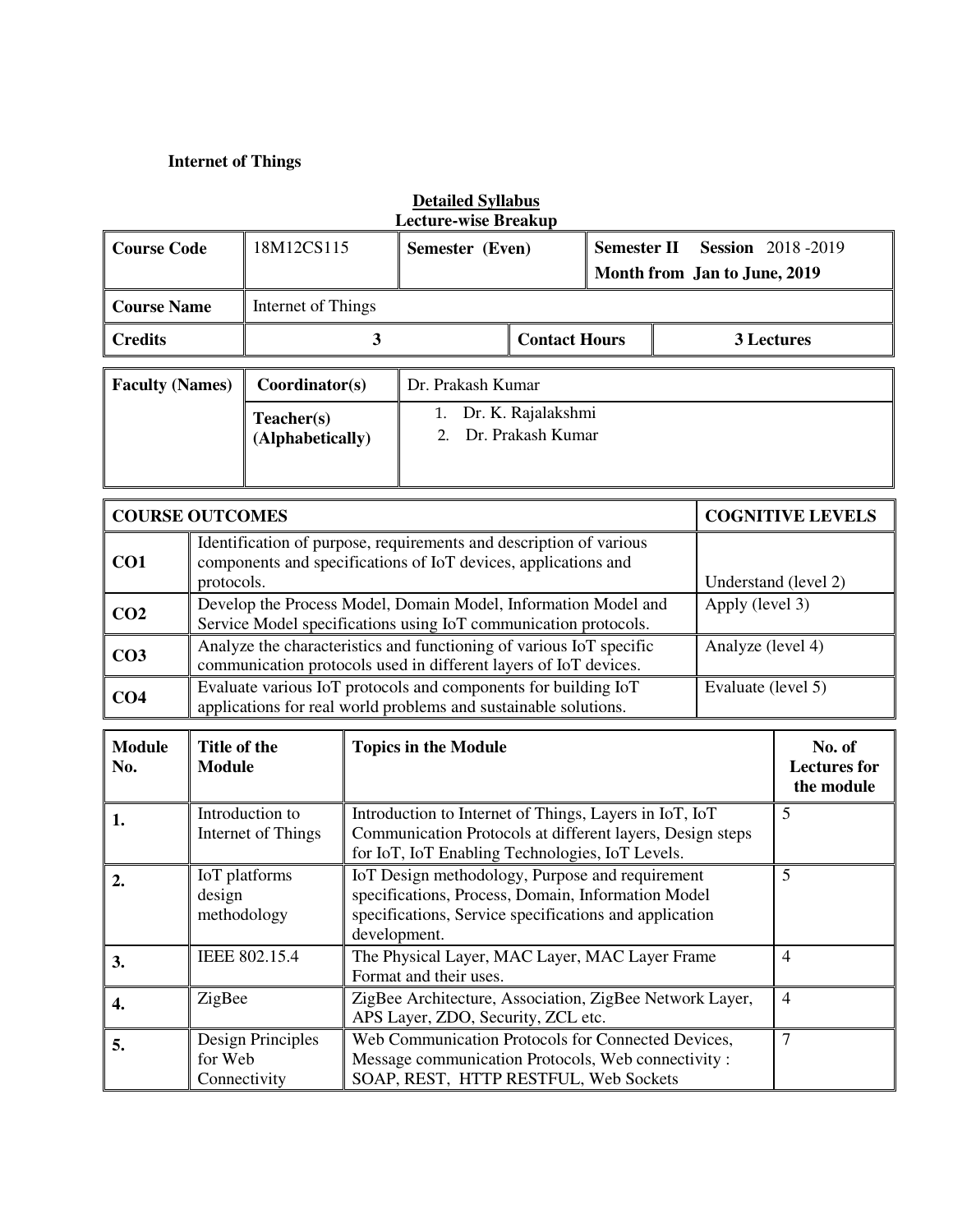| 6.                                                                                                 | <b>Internet Connecting</b><br>Principles                              | Inter Connectivity, Internet Based Communication, IP<br>addressing in IoT, Media Access Control, and Application<br>Layer Protocols: HTTP, HTTPS, FTP, Telnet, etc.,                          | $\overline{4}$ |
|----------------------------------------------------------------------------------------------------|-----------------------------------------------------------------------|-----------------------------------------------------------------------------------------------------------------------------------------------------------------------------------------------|----------------|
| 7.                                                                                                 | Data Acquiring,<br>Organizing,<br>Processing and<br>Analytics         | Data Acquiring and Storage, Organizing the data,<br>Transactions, Business Processes, Integration and<br>Enterprises Systems, Analytics, Knowledge Acquiring,<br>Managing and Storing process | $\overline{4}$ |
| 8.                                                                                                 | Data Collection,<br>Storage and<br>Computing using<br>Cloud Computing | Cloud computing paradigms for Data Collection, Storage<br>and Computing, Cloud Service Models, IoT Cloud-based<br>Services.                                                                   | 6              |
| 9.                                                                                                 | <b>IoT</b> Applications<br>for Sustainable<br>developments.           | Energy Savings in IoT, Green IoT Applications<br>developments for sustainability.                                                                                                             | 3              |
|                                                                                                    |                                                                       | <b>Total number of Lectures</b>                                                                                                                                                               | 42             |
| <b>Evaluation Criteria</b>                                                                         |                                                                       |                                                                                                                                                                                               |                |
| <b>Components</b><br>T1<br>T <sub>2</sub><br><b>End Semester Examination</b><br>TA<br><b>Total</b> |                                                                       | <b>Maximum Marks</b><br>20<br>20<br>35<br>25 (Assignments, Presentations of assigned topics)<br>100                                                                                           |                |

**Recommended Reading material:** Author(s), Title, Edition, Publisher, Year of Publication etc. ( Text books, Reference Books, Journals, Reports, Websites etc. in the IEEE format)

| 1.             | Internet of Things: A Hands-On Approach, Arshadeep Bagha and Vijay Madisetti.                                                     |
|----------------|-----------------------------------------------------------------------------------------------------------------------------------|
| $\overline{2}$ | The Internet of Things: Key Applications and Protocols, Oliver Hersent, David Boswarthick, Omar<br>Elloumi, Wiley.                |
| 3.             | Internet of Things: Architecture and Design Principles, Raj Kamal, McGrawHill                                                     |
| 4.             | 6LoWPAN: The Wireless Embedded Internet, Zach Shelby, Carsten Bormann, Wiley                                                      |
| 5.             | Building the internet of things with ipv6 and mipv6, The Evolving World of M2M Communications,<br>Daniel Minoli John Wiley & Sons |
| m.             | $\cdots$                                                                                                                          |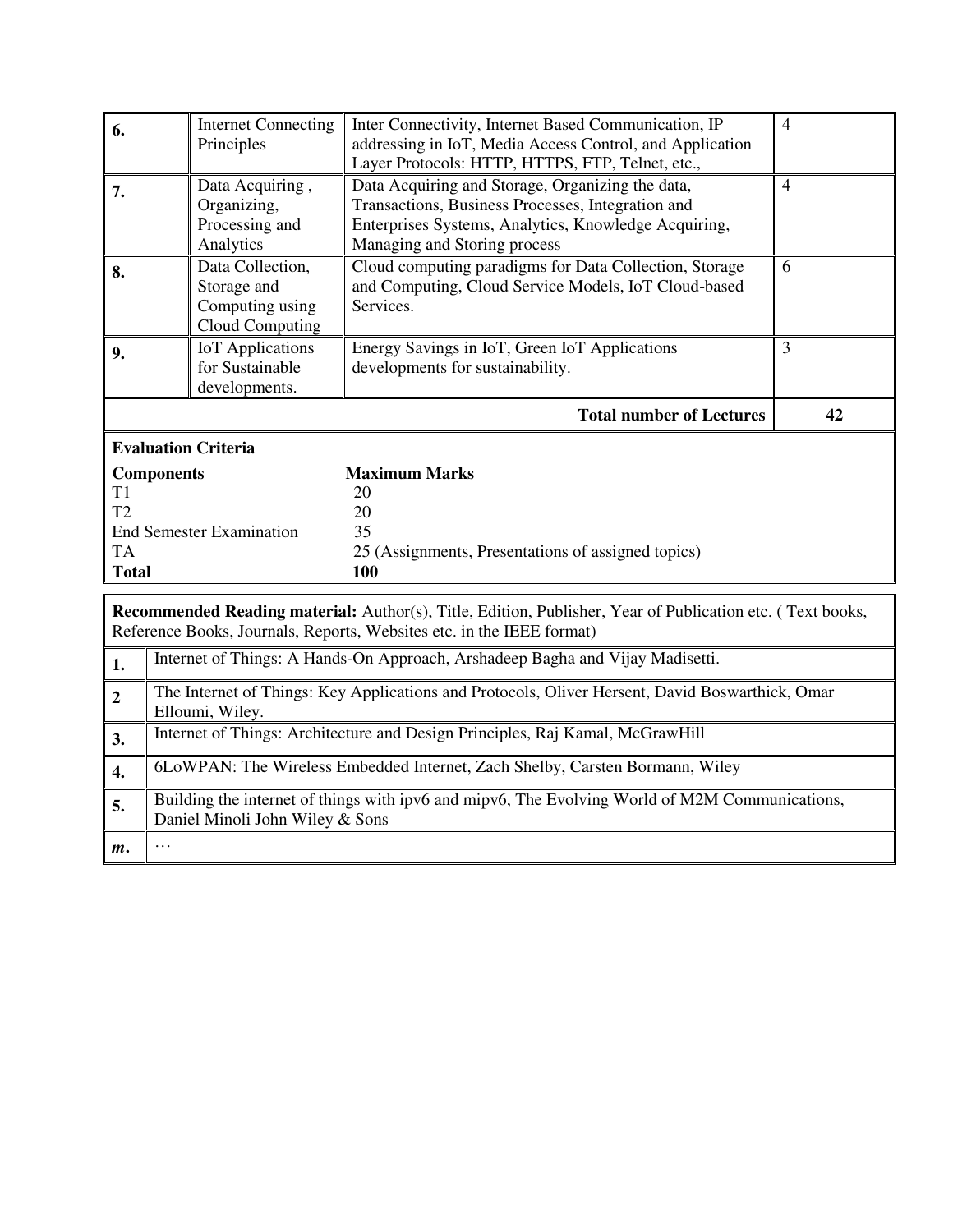### **Nature Inspired Computation and Applications**

### **Detailed Syllabus**

| Subject Code   19M12CS211 |                                              | <b>Semester Even</b> | <b>Semester Session 2018-2019</b><br>Month from Jan to June |
|---------------------------|----------------------------------------------|----------------------|-------------------------------------------------------------|
| Subject<br>  Name         | Nature Inspired Computation and Applications |                      |                                                             |
| Credits                   |                                              | <b>Contact Hours</b> |                                                             |

| <b>Faculty</b> | Coordinator(s)                 | Dr. Anuja Arora |
|----------------|--------------------------------|-----------------|
| (Names)        | Teacher(s)<br>(Alphabetically) | Dr. Anuja Arora |

| <b>SNO</b> | Description                                                                                                | Cognitive<br>Level<br>(Bloom Taxonomy) |
|------------|------------------------------------------------------------------------------------------------------------|----------------------------------------|
| CS211.1    | Identify the need of computational complexity, evolutionary, and<br>approximate algorithms.                | Apply Level<br>(Level 3)               |
| CS211.2    | Understand nature inspired algorithms, its strength, weakness, and<br>suitability                          | <b>Understand Level</b><br>(Level 2)   |
| CS211.3    | Make use of nature-inspired algorithms to design, learn and optimize<br>problem                            | Apply Level (Level 3)                  |
| CS211.4    | Evaluate performance of Nature inspired algorithm in context of<br>problem solving in optimized manner     | Evaluate Level (Level<br>5)            |
| CS211.5    | Create a real environment effective artificial system with the use of<br>properties exhibited from nature. | Create Level (Level 6)                 |

| Module No. | <b>Subtitle of the Module</b>                     | Topics in the module                                                                                                                            | No. of<br><b>Lectures for</b><br>the module |
|------------|---------------------------------------------------|-------------------------------------------------------------------------------------------------------------------------------------------------|---------------------------------------------|
| 1.         | Nature Inspired<br><b>Computation Fundamental</b> | Computational Complexity, NP-<br>Hardness, Reductions, Approximation<br>Algorithms vs. Heuristics, Newton<br>Raphson Method, Characteristics of |                                             |
|            |                                                   | Natural Systems/Algorithms                                                                                                                      |                                             |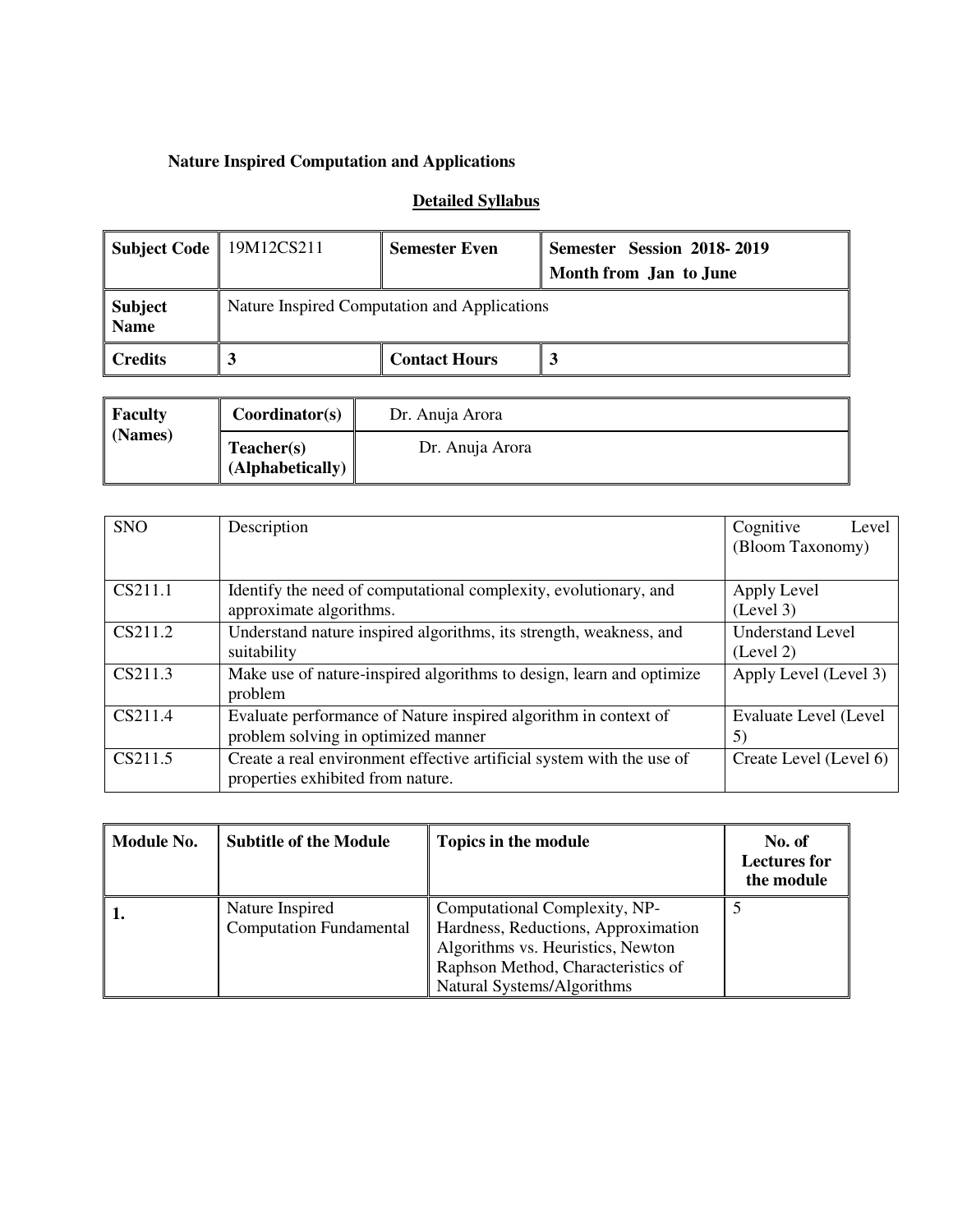| 2. | <b>Empirical and Evolutionary</b><br>Algorithms | Empirical Algorithms, Empirical<br>hardness. Evolutionary Algorithms,<br>optimization Fitness landscape<br>Analysis, EA Theory                                                                                                               | 5              |
|----|-------------------------------------------------|----------------------------------------------------------------------------------------------------------------------------------------------------------------------------------------------------------------------------------------------|----------------|
| 3  | <b>Evolutionary Algorithms</b>                  | Genetic Algorithm, GA Encoding<br>Techniques, Selection techniques,<br>Variation(Crossover and Mutation)<br>Techniques, Genetic Programming<br>Differential Evolution Algorithm,<br>sample problems, DE-Crossover and<br>Mutation techniques | 8              |
| 4  | Swarm Intelligence                              | Particle Swarm Optimization, PSO<br>Sample Problems, Ant Colony<br>Optimization and real life case study<br>solutions, Artificial Bee Colony<br>Algorithm, Gravitational Search<br>Algorithm, Diffusion Search                               | 12             |
| 5  | Modeling and problem<br>solving                 | Artificial Neural network, , Artificial<br>Immune System, Self-organizing Maps,<br>Pattern Recognition and Binding,<br>Forest's Algorithm, Harmony Search,<br>Hebbian Learning, Boltzmann Machines                                           | $\overline{7}$ |
| 11 | Case Studies and<br>Applications                | World Wide Web, Social Network,<br>Image Processing, Earthquake, routing<br>$&$ scheduling                                                                                                                                                   | 5              |
|    |                                                 | <b>Total number of Lectures</b>                                                                                                                                                                                                              | 42             |

| <b>Recommended Reading material:</b> Author(s), Title, Edition, Publisher, Year of Publication etc. (Text<br>books, Reference Books, Journals, Reports, Websites etc. in the IEEE format) |                                                                                                                                                                   |  |
|-------------------------------------------------------------------------------------------------------------------------------------------------------------------------------------------|-------------------------------------------------------------------------------------------------------------------------------------------------------------------|--|
| 1.                                                                                                                                                                                        | Evolutionary Optimization Algorithms, D. Simon (2013), Wiley.                                                                                                     |  |
| 2.                                                                                                                                                                                        | Bio-Inspired Artificial Intelligence: Theories, Methods, and Technologies, D.Floreano<br>and C. Mattiussi (2008), MIT Press.                                      |  |
| 3.                                                                                                                                                                                        | Fundamentals of Natural Computing: Basic Concepts, Algorithms, and Applications, L.<br>N. de Castro (2006), CRC Press.                                            |  |
| 4.                                                                                                                                                                                        | Leandro Nunes de Castro, "Fundamentals of Natural Computing, Basic Concepts,<br>Algorithms and Applications", Chapman & Hall/ CRC, Taylor and Francis Group, 2007 |  |
| 5.                                                                                                                                                                                        | Marco Dorrigo, Thomas Stutzle," Ant Colony Optimization", PHI,2005                                                                                                |  |
| 6.                                                                                                                                                                                        | Albert Y.Zomaya, "Handbook of Nature-Inspired and Innovative Computing", Springer,<br>2006                                                                        |  |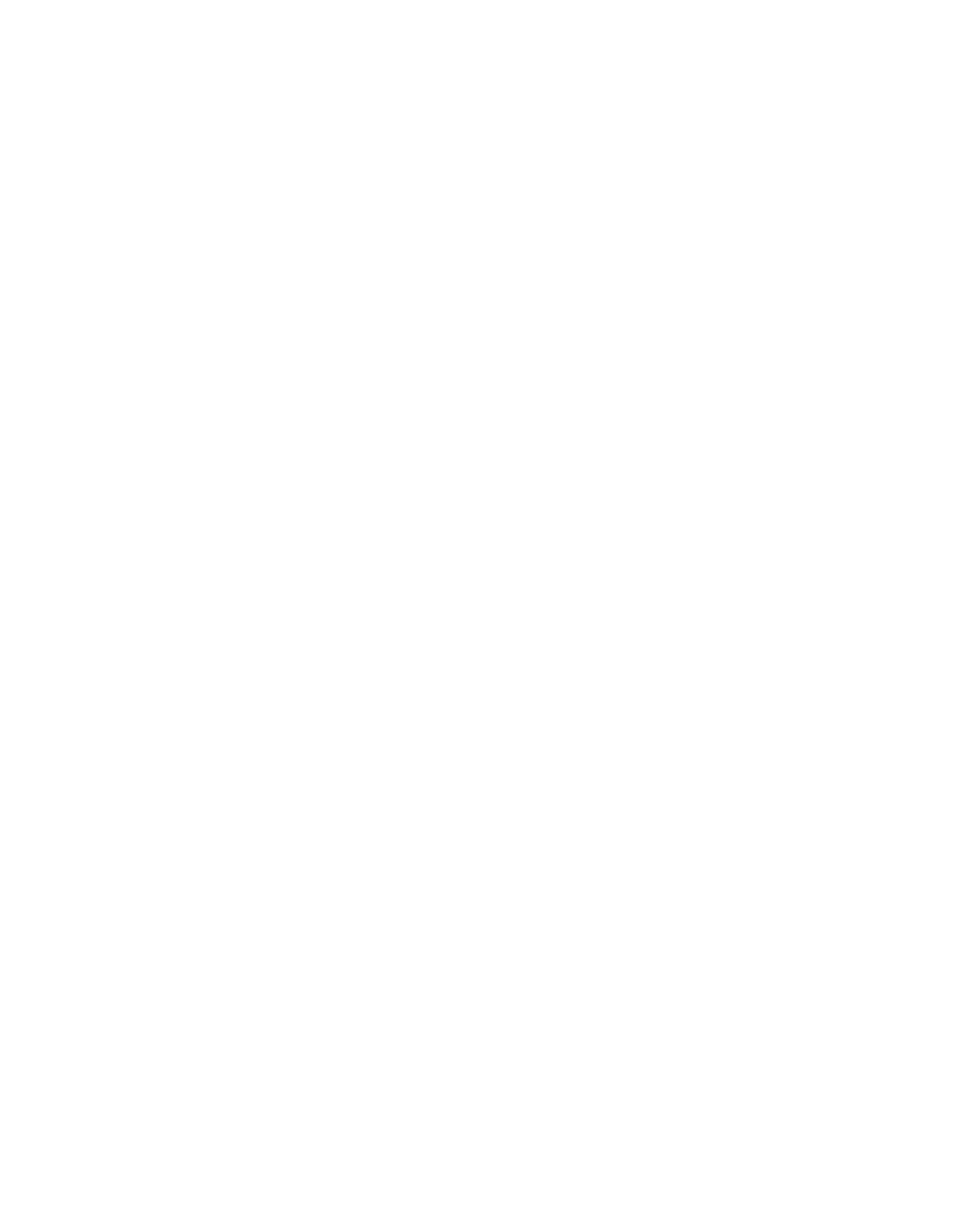## **Detailed Syllabus**

|                     |                                                    | <b>Lecture-wise Breakup</b>                |                                                                     |
|---------------------|----------------------------------------------------|--------------------------------------------|---------------------------------------------------------------------|
| <b>Subject Code</b> | 19M12CS214                                         | <b>Semester Even</b><br>(specify Odd/Even) | Semester – Eighth Session 2018 - 2019<br>Month from Jan to Jun 2019 |
|                     | <b>Subject Name</b> Multimedia Design and Analysis |                                            |                                                                     |
| <b>Credits</b>      | 3                                                  | <b>Contact Hours</b>                       | 3                                                                   |
| <b>Faculty</b>      | Coordinator                                        | Dr. Suma Dawn                              |                                                                     |

| <b>COURSE OUTCOMES</b> |                                                                                                                         | <b>COGNITIVE LEVELS</b>     |
|------------------------|-------------------------------------------------------------------------------------------------------------------------|-----------------------------|
| CO <sub>1</sub>        | Illustrate the basic concepts of Multimedia System.                                                                     | Understanding Level<br>(C2) |
| CO <sub>2</sub>        | Make use of multimedia standards, tools and systems with a<br>comprehensive understanding.                              | Apply Level $(C3)$          |
| CO <sub>3</sub>        | Identify relevant methods, parameters and visualization aspects of<br>media applications.                               | Analyze Level (C4)          |
| CO <sub>4</sub>        | Examine the general issues in conventional and contemporary<br>platforms for multimedia analysis.                       | Analyze Level (C4)          |
| CO <sub>5</sub>        | Perceive particular multimedia applications using computing resources<br>based on best practices and design principles. | Evaluate Level(C5)          |

| <b>Module</b><br>No. | Subtitle of the<br><b>Module</b>               | Topics in the module                                                                                                                                                                                                                                                                                                                                       | <b>No. of Lectures</b><br>for the module |
|----------------------|------------------------------------------------|------------------------------------------------------------------------------------------------------------------------------------------------------------------------------------------------------------------------------------------------------------------------------------------------------------------------------------------------------------|------------------------------------------|
| 1.                   | Introduction                                   | Sensory Perception, Technologies, Taxonomies, and<br>Applications.                                                                                                                                                                                                                                                                                         | 2                                        |
| $\overline{2}$       | Multimedia<br>Types $\&$<br>Authoring<br>Tools | MM Types - Text; Graphical – static, dynamic, medical, remote<br>sensed imaging; Audio, Video, web pages, UI designs, Games<br>including VR System, etc;<br>MM Standards, datatypes and Compression;<br>MM Authoring tools;                                                                                                                                | 10                                       |
| 3.                   | Multimedia<br>Design                           | Principles of multimedia design and production for creation,<br>corrections, enhancement of new or existing content;                                                                                                                                                                                                                                       | 8                                        |
| 4.                   | Multimedia<br>Analysis                         | Understanding and using multimedia features, video analysis<br>and management, retrieval techniques, spatial indexing methods,<br>long-term learning and Relevance Feedback, audio analysis and<br>retrieval, semantic based retrieval techniques; MM databases<br>and data mining – storage, searching, indexing, retrieval, etc;<br>Visual Data Mapping; | 12                                       |
| 5.                   | Case Studies                                   | Large-scale image retrieval; Learning from 3D sensors;<br>Learning Methods for Images and Audio data sets.<br><b>PRODUCTS 2009 - 2009 - 2009 - 2009 - 2009 - 2009 - 2009 - 2009 - 2009 - 2009 - 2009</b><br>$\mathbf{a}$ $\mathbf{v}$ $\mathbf{v}$                                                                                                         | 10                                       |

**Total number of Lectures 42**